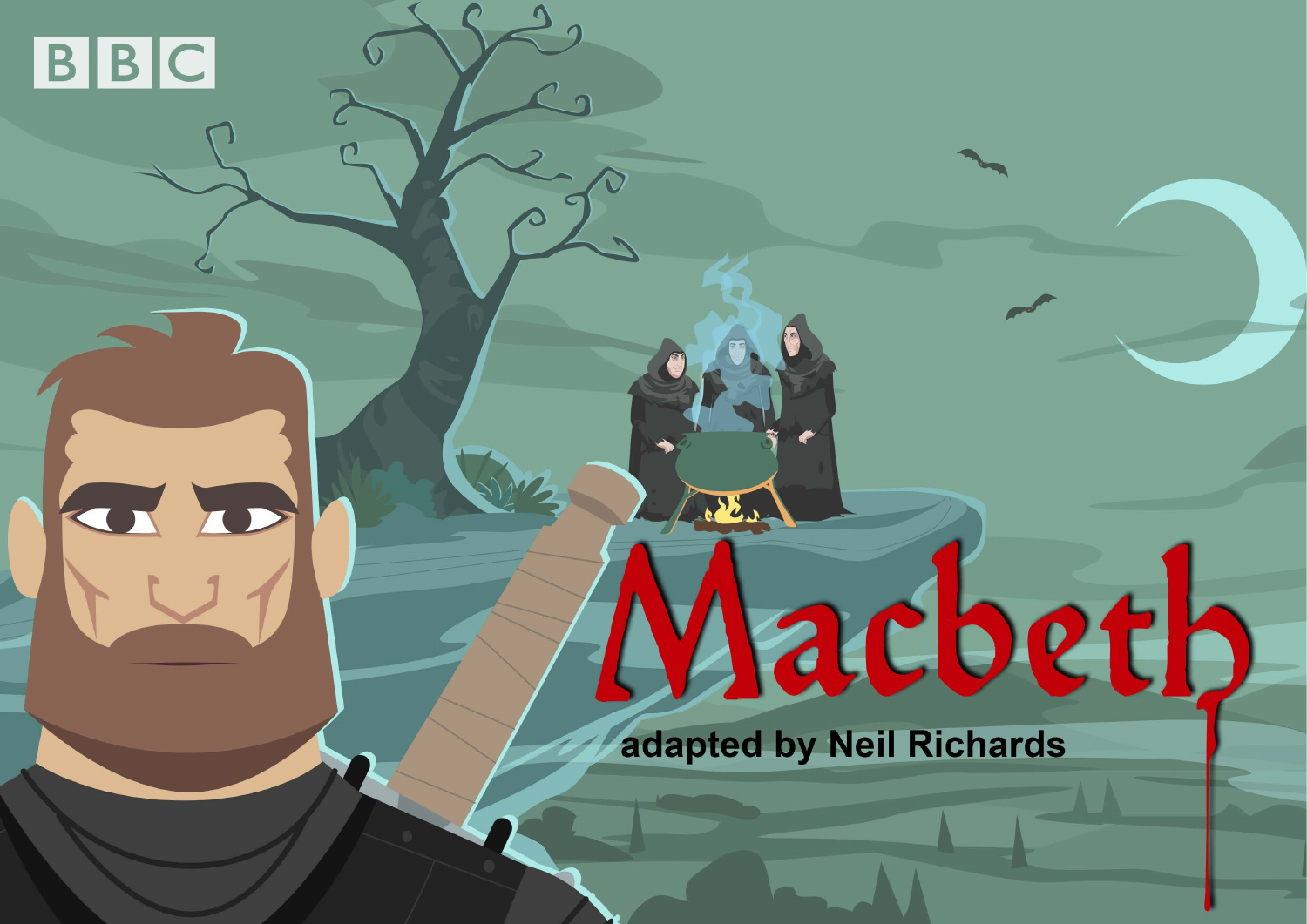#### **CAST IN ORDER OF APPEARANCE:**

#### **NARRATOR**

**3 WITCHES** - 'The Weird Sisters'

**BANQUO** - A nobleman; friend to Macbeth

**MACBETH** - First Thane of Glamis, then Thane of Cawdor, then King of Scotland

**LENNOX** - A nobleman

**ROSS** - A nobleman

**ANGUS** - A nobleman

**DUNCAN** - King of Scotland

**MALCOLM** - Duncan's eldest son and named his heir

**DONALBAIN** - Duncan's younger son; brother to Malcolm

**LADY MACBETH**

**MACDUFF** - A nobleman

**LADY MACDUFF**

**DOCTOR**

**SIWARD** - a young nobleman

**SOLDIERS**

**SERVANTS**

**OTHER LORDS, LADIES, SOLDIERS, ATTENDANTS, SERVANTS**

#### **DOWNLOADING THE SUPPORTING ONLINE RESOURCES:**

All the music, backing tracks for the songs and special effects indci- ated in the script can be downloaded here:

[http://downloads.bbc.co.uk/schoolradio/macbeth/music/sfx\\_macbeth\\_playscript.zip](http://downloads.bbc.co.uk/schoolradio/macbeth/music/sfx_macbeth_playscript.zip)

**Please note:** All copyright, trade marks, design rights, patents and other intellectual property rights (registered and unregistered) in and on BBC Online Services and BBC Content belong to the BBC and/ or third parties (which may include you or other users). The BBC reserves all of its rights in BBC Content and BBC Online Services. Nothing in the Terms grants you a right or licence to use any trade mark, design right or copyright owned or controlled by the BBC or any other third party except as expressly provided in the Terms. For the full Terms and Conditions go here: http://www.bbc.co.uk/terms/

# **ACT 1**

## **Scene 1: The Heath**

*Lights down. Quiet for a moment, then a thunderclap and a flash of the lights.*

| <b>AUDIO CUE 1</b>                                     | <b>OPENING MUSIC AND SFX - THE HEATH</b>                                                                                                                                                                                                             |  |
|--------------------------------------------------------|------------------------------------------------------------------------------------------------------------------------------------------------------------------------------------------------------------------------------------------------------|--|
| <b>NARRATOR:</b>                                       | This is a story of ambition, power and murder. It is the<br>story of a man who would stop at nothing to become<br>king. It is a dark and bloody story  that starts on a wild<br>Scottish heathland where three witches plot and spin their<br>spells |  |
| Three voices echo from different parts of the theatre. |                                                                                                                                                                                                                                                      |  |
| <b>SISTER 1:</b>                                       | When shall we three meet again?                                                                                                                                                                                                                      |  |
| <b>SISTER 2:</b>                                       | In thunder, lightning or in rain?                                                                                                                                                                                                                    |  |
| <b>SISTER 3:</b>                                       | When the hurlyburly's done! When the battle's lost and<br>won!                                                                                                                                                                                       |  |
| <b>SISTER 1:</b>                                       | That will be 'ere the set of sun.                                                                                                                                                                                                                    |  |
| SISTER 2:                                              | Where the place?                                                                                                                                                                                                                                     |  |
| SISTER 3:                                              | Upon  the heath.                                                                                                                                                                                                                                     |  |
| <b>ALL SISTERS:</b>                                    | There to meet  Macbeth!                                                                                                                                                                                                                              |  |

## **Scene 2: The Battlefield**

**NARRATOR** Macbeth. A Scottish lord. Here he is - not far from those witches - leading the Scottish army against a combined force of invading Norwegians and Scottish rebels...

> *Stage lights up on the Chorus with music, one half rebels, the others King Duncan's troops. They wage a 'sonic bat- tle', each group in turn banging in time with music. Note: the chorus use bin lids and wooden swords to make the musical din.*

**AUDIO CUE 2 SONG - SONIC BATTLE (Backing track)**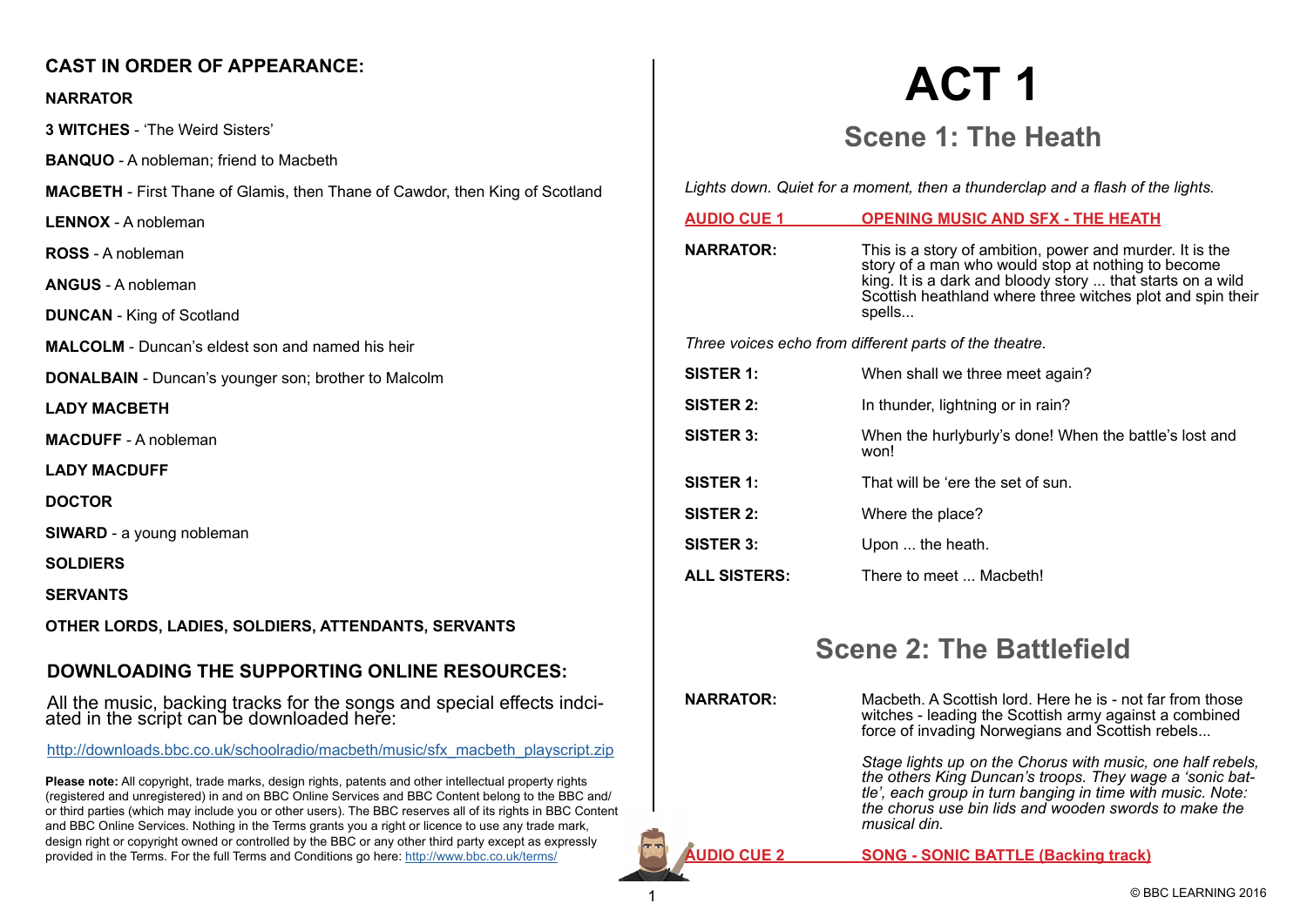*The two forces engage in battle: one side holding aloft Duncan's banner, the other the Norwegian standard. Then, fighting to the front of the King's troops, appear Macbeth and Banquo. Back to back, armed with swords, they face a group of re- bels. They fight, the music growing in volume, mixed with war-cries.*

**ALL:** For Duncan and Scotland! Kill the rebels! Smash the invaders! Chase them back to Norway! Scotland! Scot-<br>land! Norway! Norway!

*Until, finally, the entire rebel chorus back away, their standard dragging. Duncan's men jeer them off. After a moment, with the loyal soldiers congratulating each other round Duncan's banner, they also leave centre stage.* 

| <b>BANQUO:</b>  | Macbeth! The Norwegians and the rebels run!           |
|-----------------|-------------------------------------------------------|
| <b>MACBETH:</b> | The battle is over - and won!                         |
| <b>BANQUO:</b>  | The day is yours and Scotland's.                      |
|                 | Macbeth sheaths his sword.                            |
| <b>MACBETH:</b> | We must find King Duncan and bring him the good news! |
|                 | They exit.                                            |

## **Scene 3: Another part of the Heath**

#### **AUDIO CUE 3 SFX - THE WITCHES' CAULDRON AND HEATH**

*The fog is heavy, the light on the heath strange. An eerie wind whistles. The Witches now crouch around a sackcloth bag. Behind them the Chorus clutch weird objects they've collected for the recipe. As they sing, they hand the objects round and drop them in the bag.*

#### **AUDIO CUE 4 SONG - WITCHES' BREW, RAP ONLY (Backing track)**

*A beating drum is heard approaching...*

| <b>SISTER 2:</b> | A drum! A drum! Macbeth doth come! |
|------------------|------------------------------------|
|                  |                                    |

 *The Chorus slip away while the Witches tie up the bag and pass it round.*

**SISTER 3:** Quick, we must finish the spell!

**SISTER 1:** Thrice to thine...

| And thrice to mine                                                                          |
|---------------------------------------------------------------------------------------------|
| Thrice again makes up nine!                                                                 |
| The spell is done!                                                                          |
| Enter Macbeth and Banquo, shields and bedrolls<br>strapped to their backs.                  |
| Banquo! I have never seen such a day  so foul  and<br>so fair.                              |
| Aye, it's strange all right. How far is it now to the King?                                 |
| Banquo turns, freezes and looks at the Witches. He taps<br>Macbeth's arm. They draw swords. |
| What are you? (To Macbeth) They don't look human! (To<br>Witches) Are you spirits?          |
| Macbeth takes a step closer, threatening them.                                              |
| Speak! If you can!                                                                          |
| The Witches slowly emerge into full view.                                                   |
| All hail, Macbeth! Thane of Glamis.                                                         |
| Macbeth leans into Banquo.                                                                  |
| How do these weird creatures know my name?                                                  |
| All hail, Macbeth! Thane of Cawdor!                                                         |
| Macbeth takes a step back.                                                                  |
| But I am not Thane of Cawdor.                                                               |
| (To Witches) Can you see the future? What else do you<br>see?                               |
| Sister 3 comes closer.                                                                      |
| All hail, Macbeth! One day  you will be king.                                               |
| Macbeth falls back, shocked.                                                                |
| No! That cannot be! Get away from me!                                                       |
| Macbeth, what are you scared of? Why be afraid of good<br>news?                             |
|                                                                                             |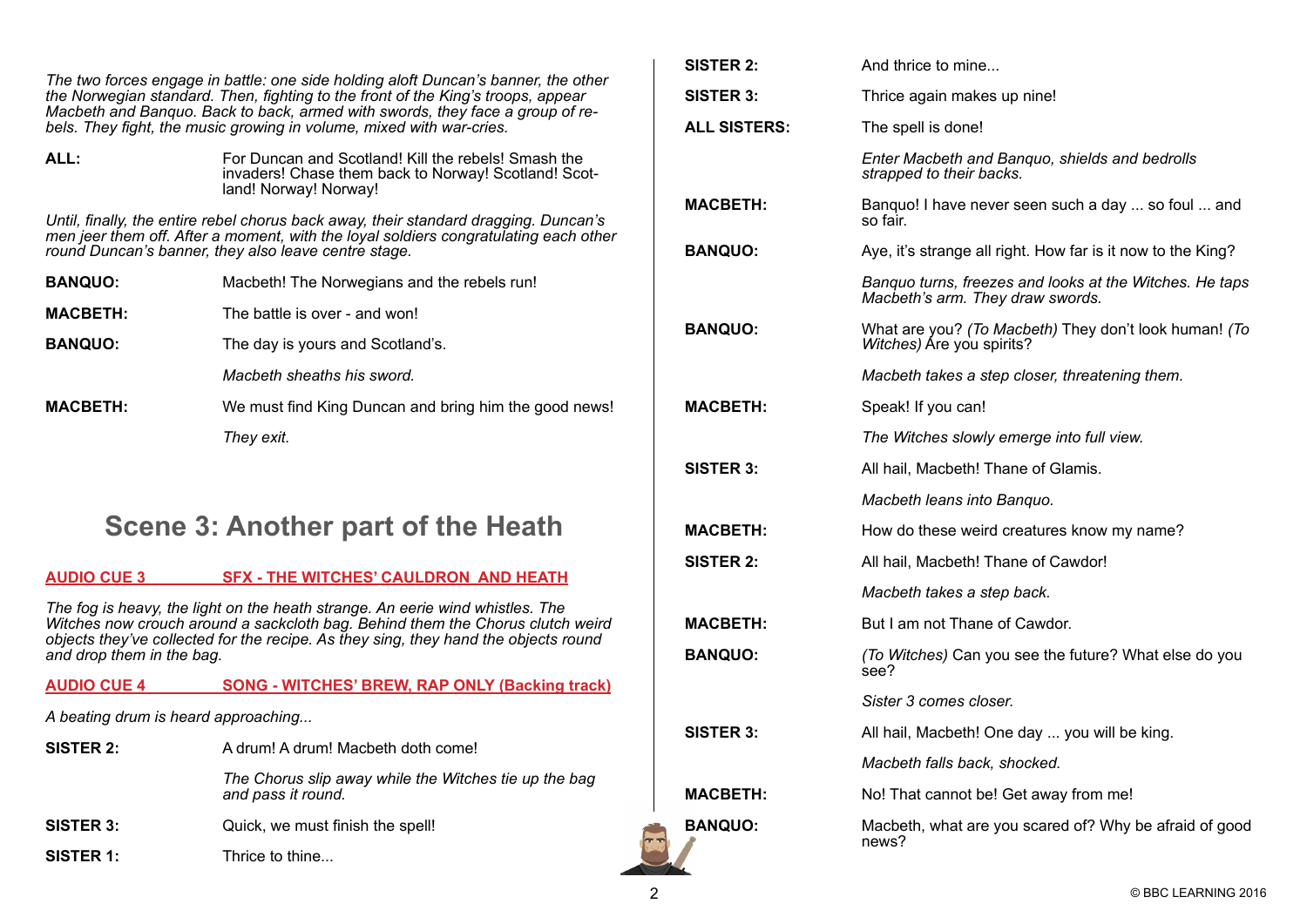|                                                                  | Banquo takes a step closer to them.                                                         |  |
|------------------------------------------------------------------|---------------------------------------------------------------------------------------------|--|
| <b>SISTER 1:</b>                                                 | And what about me - if you really can see into the future?<br>Hail, Banquo!                 |  |
| <b>SISTER 2:</b>                                                 | Lesser than Macbeth  and greater.                                                           |  |
| <b>SISTER 3:</b>                                                 | Not so happy  yet much happier!                                                             |  |
| SISTER 1:                                                        | Your children will be kings.                                                                |  |
| SISTER 2:                                                        | But you will never be.                                                                      |  |
| <b>ALL SISTERS:</b>                                              | So hail Macbeth and Banquo!                                                                 |  |
|                                                                  | They turn to go.                                                                            |  |
| <b>MACBETH:</b>                                                  | Wait! How can I be Thane of Cawdor? He's still alive! And<br>king, that's just unbelievable |  |
| <b>BANQUO:</b>                                                   | Impossible!                                                                                 |  |
| <b>MACBETH:</b>                                                  | (To Witches) Tell me  how?                                                                  |  |
|                                                                  | But the Witches raise their sack us and vanish                                              |  |
| <b>BANQUO:</b>                                                   | They're gone.                                                                               |  |
| <b>MACBETH:</b>                                                  | Into the thin air.                                                                          |  |
| The Chorus can return and support Macbeth as he sings 'Destiny'. |                                                                                             |  |

**AUDIO CUE 5 SONG - DESTINY (Backing track)**

## **Scene 4: The King's camp**

*Banners and flags fly. Soldiers move around the stage, some tending to the wounded. Standing central Ross, Angus and Lennox.* 

| <b>NARRATOR:</b> | Macbeth and Banquo finally arrive at King Duncan's      |
|------------------|---------------------------------------------------------|
|                  | camp. Standing outside the King's tent are three of his |
|                  | noblemen: Angus, Ross and Lennox.                       |

*Enter Macbeth and Banquo.*

LENNOX: Aha! The good generals Macbeth and Banquo!

| <b>MACBETH:</b>        | Greetings, Lennox! We come straight from the battle and<br>have news for the King.                                             |  |
|------------------------|--------------------------------------------------------------------------------------------------------------------------------|--|
| <b>ROSS:</b>           | The King has already heard of the battle, Macbeth.                                                                             |  |
| <b>ANGUS:</b>          | And how bravely you fought!                                                                                                    |  |
| <b>ROSS:</b>           | And he has told us to to call you  Thane of Cawdor!                                                                            |  |
| <b>MACBETH:</b>        | Cawdor? That's not possible. Cawdor lives. How can I be<br>Thane of Cawdor?                                                    |  |
| <b>ANGUS:</b>          | Cawdor joined the rebels and is now under sentence of<br>death!                                                                |  |
| <b>MACBETH:</b>        | (To Banquo) The witches. What they said has come true!<br>Could the next step be the throne itself? Could I become<br>$$ King? |  |
| <b>BANQUO:</b>         | Be careful. Sometimes the devil tempts us with small<br>truths, to make us believe the bigger lie to come!                     |  |
|                        | Macbeth turns away and goes downstage.                                                                                         |  |
| <b>MACBETH:</b>        | They said  I could be king! But can that crown come<br>without any help from me?                                               |  |
| <b>AUDIO CUE 6</b>     | <b>SFX - FANFARE</b>                                                                                                           |  |
|                        | King Duncan, Malcolm and Donalbain arrive. Duncan<br>wears a special king's robe - richer than the rest.                       |  |
| <b>LENNOX:</b>         | Look! Here comes King Duncan and the princes!                                                                                  |  |
| ALL:                   | The King! The King! The King!                                                                                                  |  |
| <b>DUNCAN:</b>         | My generals, Macbeth and Banquo!                                                                                               |  |
| <b>MACBETH/BANQUO:</b> | Your Majesty!                                                                                                                  |  |
| <b>DUNCAN:</b>         | It is true, the battle is won. The rebels and the Norwe-<br>gians have fled!                                                   |  |
|                        | The nobles raise their arms in a victory salute.                                                                               |  |
| ALL:                   | Victory! The King!                                                                                                             |  |
| <b>DUNCAN:</b>         | So, my cousin, Macbeth! How can I pay the debt I owe<br>you after today?                                                       |  |
|                        | Macbeth bows.                                                                                                                  |  |
| <b>MACBETH:</b>        | Serving you is its own reward, Your Highness!                                                                                  |  |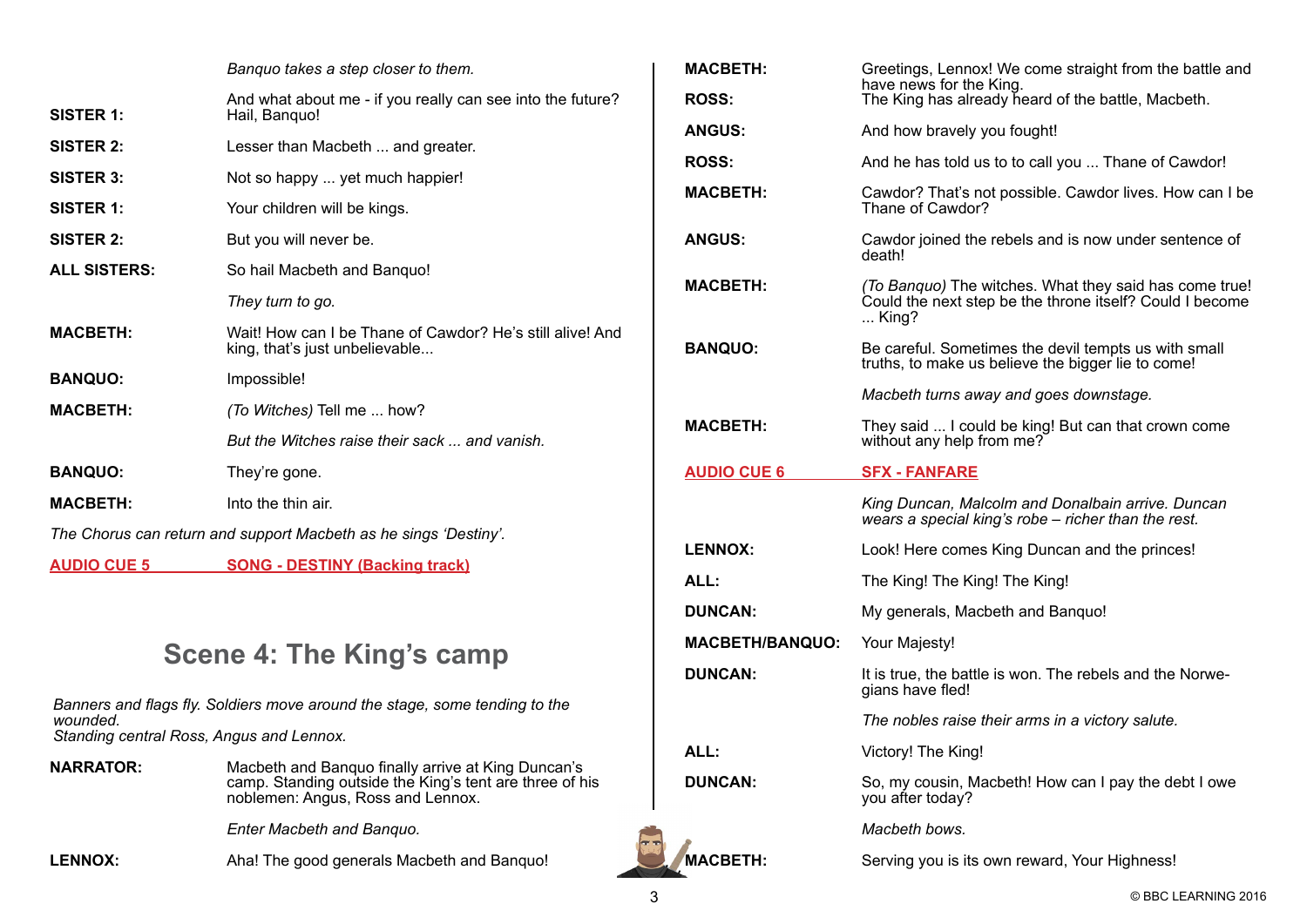| <b>DUNCAN:</b>     | And noble Banquo too!                                                                                                                                                                 |                      | <b>Scene 5: Lady Macbeth's</b>                                                                                                                                                                                                            |
|--------------------|---------------------------------------------------------------------------------------------------------------------------------------------------------------------------------------|----------------------|-------------------------------------------------------------------------------------------------------------------------------------------------------------------------------------------------------------------------------------------|
|                    | Banquo also bows.                                                                                                                                                                     |                      | <b>chamber at Dunsinane</b>                                                                                                                                                                                                               |
| <b>BANQUO:</b>     | I am your servant, King Duncan.                                                                                                                                                       |                      |                                                                                                                                                                                                                                           |
| <b>DUNCAN:</b>     | Today's joy overwhelms me!                                                                                                                                                            |                      | Dunsinane Castle. Lady Macbeth in her dressing room, attended by female serv-<br>ants. She holds a letter and as they dress her she reads                                                                                                 |
|                    | He puts a hand on Malcolm's shoulder.<br>But I have one last announcement. I have chosen my                                                                                           | <b>NARRATOR:</b>     | At Dunsinane, Macbeth's castle, his wife Lady Macbeth is<br>waiting for him to return from the battle. In her hands she<br>holds a letter from him                                                                                        |
|                    | eldest son, Malcolm, as my successor! He is now to be<br>known as Prince of Cumberland.                                                                                               | <b>LADY MACBETH:</b> | (Reading) 'My beloved wife, I believe these weird sisters<br>really must have special powers. They told me I'd be                                                                                                                         |
| ALL:               | Malcolm! Prince of Cumberland!<br>Macbeth joins the celebration, then turns, darkly, to the<br>audience.                                                                              |                      | Thane of Cawdor - and it came true! They even said I<br>would be king!' (She looks up) King! (Then returns to the<br>letter) 'Keep this secret, my partner of greatness  I will<br>be with you soon.' (She puts the letter down) Macbeth, |
| <b>MACBETH:</b>    | Malcolm now Duncan's heir! Prince Malcolm? If I am go-<br>ing to be king - this could cause problems.                                                                                 |                      | you want greatness. But are you ruthless enough to get                                                                                                                                                                                    |
| <b>DUNCAN:</b>     | We shall go now to your castle, Macbeth, to celebrate our<br>friendship!                                                                                                              |                      | The servants go on with their business.                                                                                                                                                                                                   |
| <b>MACBETH:</b>    | Your Majesty, I shall go ahead to Dunsinane. (Going) My<br>Lady Macbeth will be delighted at the good news of your                                                                    |                      | You're ambitious. But I think you'll be too scared to do<br>what's needed. So come home soon  so I can inspire<br>you to take the crown. Without me, you will never do it.                                                                |
|                    | coming.                                                                                                                                                                               |                      | Macbeth arrives. She turns, all smiles.                                                                                                                                                                                                   |
| <b>DUNCAN:</b>     | Macbeth exits.<br>(Calling) We shall follow! (To all) Macbeth is valiant and<br>worthy. We are lucky to have him as our kinsman. Now,<br>let us prepare for the journey to Dunsinane! |                      | Great Thane of Glamis  and Cawdorl! Your future starts<br>now.                                                                                                                                                                            |
|                    |                                                                                                                                                                                       | <b>MACBETH:</b>      | King Duncan comes here tonight.                                                                                                                                                                                                           |
|                    | They exit to a trumpet fanfare.                                                                                                                                                       | <b>LADY MACBETH:</b> | When does he leave?                                                                                                                                                                                                                       |
| <b>AUDIO CUE 7</b> | <b>SFX - FANFARE</b>                                                                                                                                                                  | <b>MACBETH:</b>      | Tomorrow.                                                                                                                                                                                                                                 |
|                    |                                                                                                                                                                                       | <b>LADY MACBETH:</b> | That must not happen. He must not live to see the morn-<br>ing sun.                                                                                                                                                                       |
|                    |                                                                                                                                                                                       | <b>MACBETH:</b>      | What are you saying?                                                                                                                                                                                                                      |
|                    |                                                                                                                                                                                       | <b>LADY MACBETH:</b> | You must welcome King Duncan when he arrives. Smile<br>with him. Look after him. But our guest must be taken<br>care of tonight!                                                                                                          |
|                    |                                                                                                                                                                                       | <b>MACBETH:</b>      | Taken care of ?                                                                                                                                                                                                                           |

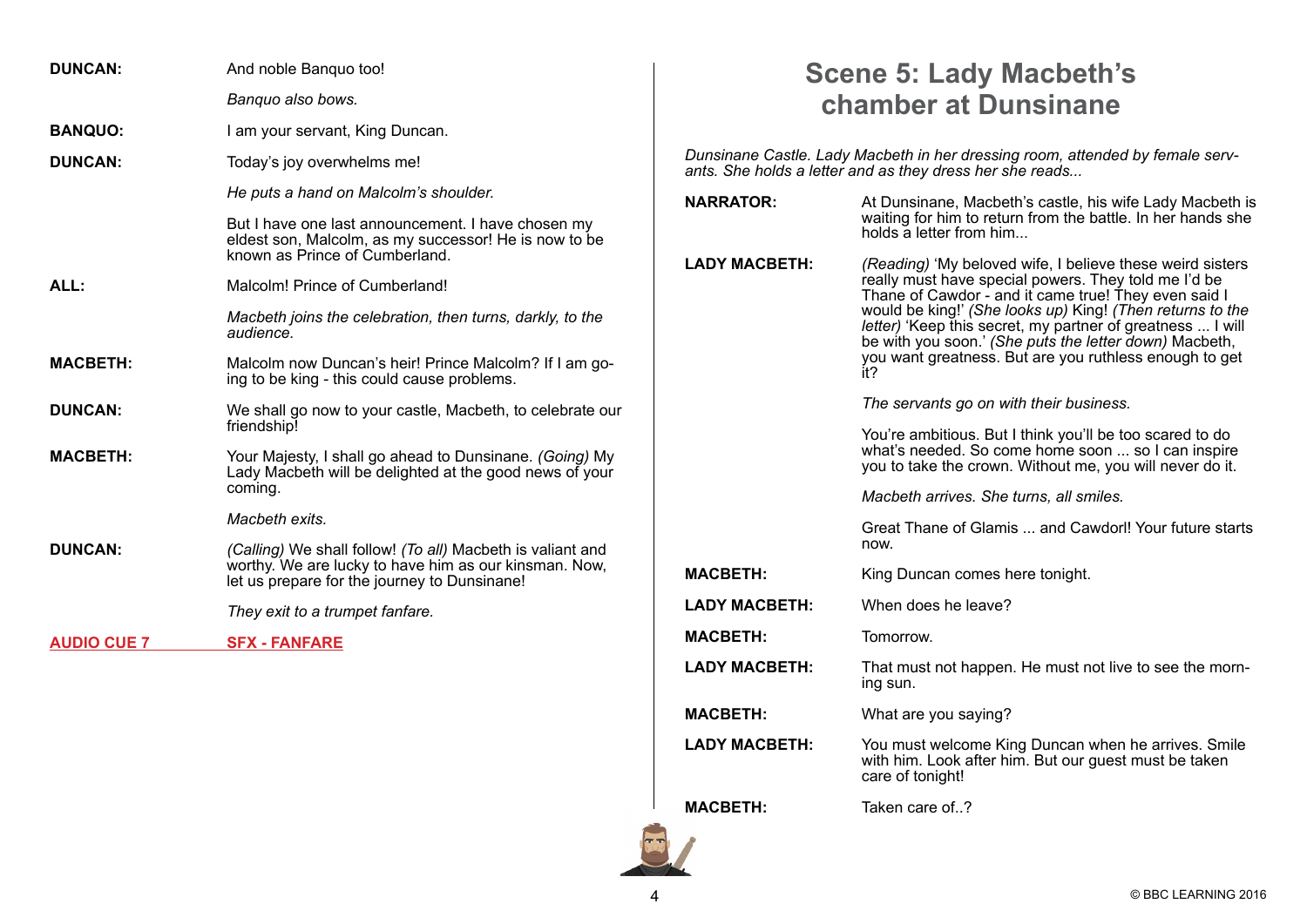| Yes. Oh, Macbeth - your face is so easy to read. But at<br>the banquet tonight - you must hide your feelings. Be<br>friendly to our king  and leave the plan to me. |
|---------------------------------------------------------------------------------------------------------------------------------------------------------------------|
| But -                                                                                                                                                               |
| Come now. Let us prepare the feast.                                                                                                                                 |
| They exit.                                                                                                                                                          |
|                                                                                                                                                                     |

## **Scene 6: The great hall at Dunsinane**

*Benches in place around a long table. King Duncan and nobles (Banquo, Lennox, Angus, Ross, Malcolm, Donalbain, Macduff) arrive and stand nearby. Lady Mac- beth enters with Macbeth, they bow to Duncan. Servants in attendance.*

| <b>NARRATOR:</b>     | In the great hall of Dunsinane, King Duncan and all the<br>lords and ladies stand to celebrate their victory.                                                |  |
|----------------------|--------------------------------------------------------------------------------------------------------------------------------------------------------------|--|
| <b>SERVANT:</b>      | Pray quiet for the King!                                                                                                                                     |  |
| <b>DUNCAN:</b>       | A toast! To our hosts - Lord and Lady Macbeth!                                                                                                               |  |
| ALL:                 | Lord and Lady Macbeth!                                                                                                                                       |  |
|                      | King Duncan turns to Lady Macbeth at his side.                                                                                                               |  |
| <b>DUNCAN:</b>       | Your castle is beautiful, my lady. The air here is so sweet!                                                                                                 |  |
| <b>LADY MACBETH:</b> | Your Majesty! You honour us with your visit.                                                                                                                 |  |
| <b>DUNCAN:</b>       | I hope we haven't troubled you                                                                                                                               |  |
| <b>MACBETH:</b>      | We are at your service, my lord. Now, please, let's feast!                                                                                                   |  |
|                      | While King Duncan and all the lords and ladies take their<br>seats Macbeth and Lady Macbeth move away together<br>and speak privately.                       |  |
|                      | If I'm going to do this  then I'd better do it fast.                                                                                                         |  |
|                      | Macbeth looks at Duncan.                                                                                                                                     |  |
|                      | But Duncan trusts me. I should be protecting him - not<br>killing him. There's only one reason to do it. My own am-<br>bition. And that could bring me down. |  |
|                      |                                                                                                                                                              |  |

**LADY MACBETH:** When he finishes supper and goes to sleep ... that's when you do it. *Macbeth shakes his head.* **MACBETH:** No. We'll go no further with this plan. He has honoured me - as Thane of Cawdor! Can we not just enjoy that? **LADY MACBETH:** What are you saying? 'I'd like to wear the crown but I don't dare take it?' You're like the cat that wants the fish -<br>but is scared of getting his paws wet! **MACBETH:** And if we should fail? **LADY MACBETH:** Have courage – and we'll not fail. Do it when Duncan is asleep and, after tonight, he'll sleep forever. Is it settled then. **MACBETH:** Yes. It is ... settled. **AUDIO CUE 8 SONG - TEMPTATION (Backing track)** *They exit as do all the lords and ladies.* **Scene 7: The battlements of Dunsinane NARRATOR:** The feast is over. Banquo and his son Fleance are taking a walk on the castle walls. *Banquo enters with his son, Fleance.* **BANQUO:** *(Looking at the sky)* What time is it, Fleance? **FLEANCE:** After midnight, father. (*Fleance grabs Banquo's arm.)*  Someone's coming! *(Calling out)* Who's there? *Enter Macbeth.*

**MACBETH:** A friend.

**BANQUO:** You're still up too? The King at least is asleep ... he's gone to bed in good spirits, thanks to your hospitality.

**MACBETH:** We did what we could.

**BANQUO:** A real feast. *(Pause.)* I dreamt of the witches last night. There was truth in what they said ... Thane of Cawdor.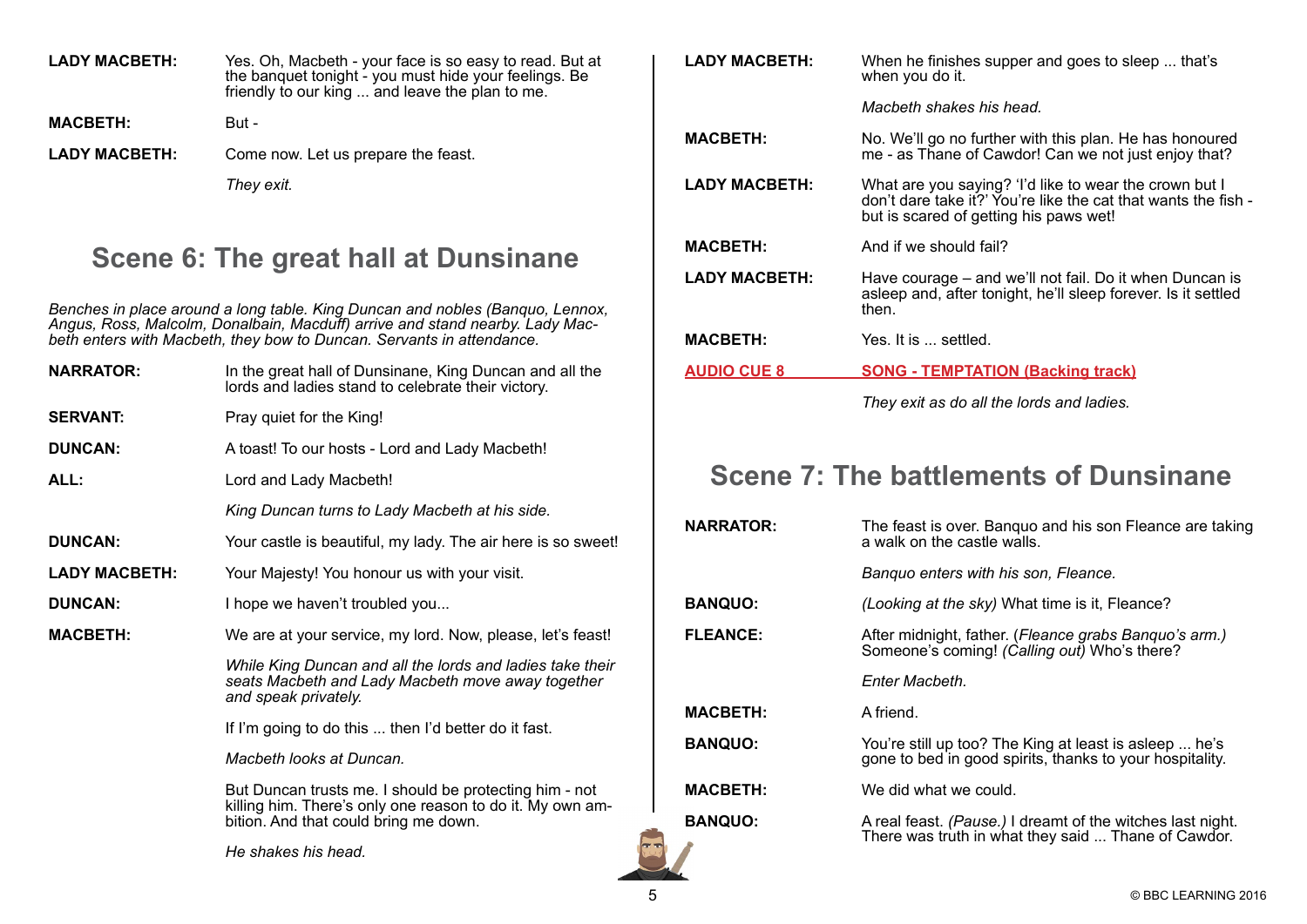| <b>MACBETH:</b>    | I haven't really thought about it. But maybe you're right.<br>We should talk, Banquo.           |                                                                                                        | <b>Scene 8: Lady Macbeth's chamber</b>                                                                                                 |
|--------------------|-------------------------------------------------------------------------------------------------|--------------------------------------------------------------------------------------------------------|----------------------------------------------------------------------------------------------------------------------------------------|
| <b>BANQUO:</b>     | Whenever you like.                                                                              | The night underscore music can continue into the scene. Lady Macbeth enters,<br>pacing back and forth. |                                                                                                                                        |
| <b>MACBETH:</b>    | Stay with me, Banquo, and we could all share in the<br>future.                                  | <b>NARRATOR:</b>                                                                                       | Lady Macbeth cannot sleep. She walks back and forth                                                                                    |
| <b>BANQUO:</b>     | My loyalty's to the King - and ever will be. Now, I must go<br>to bed.                          | <b>LADY MACBETH:</b>                                                                                   | thinking about her terrible plan.<br>What is he doing? I left the daggers for him. He can't                                            |
|                    | Macbeth slaps Banquo on the back. Banquo nods.                                                  |                                                                                                        | have missed them                                                                                                                       |
| <b>MACBETH:</b>    | Sleep well!                                                                                     |                                                                                                        | Macbeth stumbles in, red on his hands and cheeks. He<br>holds a dagger.                                                                |
|                    | Banquo and Fleance begin to leave.                                                              |                                                                                                        | My husband. Have you?                                                                                                                  |
| <b>BANQUO:</b>     | And the same to you, my friend.                                                                 |                                                                                                        | Macbeth nods.                                                                                                                          |
|                    | Banquo and Fleance leave. Macbeth watches  then<br>walks to centre downstage.                   | <b>MACBETH:</b>                                                                                        | The deed is done. (Looking at his hands) Look at my<br>hands.                                                                          |
| <b>AUDIO CUE 9</b> | <b>EERIE NIGHT UNDERSCORE</b>                                                                   | <b>LADY MACBETH:</b>                                                                                   | It will wash off!                                                                                                                      |
| <b>MACBETH:</b>    | Soon everyone will be asleep  but me. And then                                                  |                                                                                                        | Macbeth goes to her.                                                                                                                   |
|                    | Macbeth stops. He raises a hand towards the audience.                                           | <b>MACBETH:</b>                                                                                        | Just after it was done I heard a voice crying. 'Sleep no<br>more!' it said. And then  'Macbeth has murdered sleep!'                    |
|                    | What's this? A dagger in the air, its handle turned towards<br>my hand.                         | <b>LADY MACBETH:</b>                                                                                   | You're imagining things. Go! Wash your hands! And why                                                                                  |
|                    | He reaches some more, almost off the stage.                                                     |                                                                                                        | did you bring the daggers? Put them back in the room!                                                                                  |
|                    | Come, let me                                                                                    | <b>MACBETH:</b>                                                                                        | I can't go back there.                                                                                                                 |
|                    | He grabs for it.                                                                                | <b>LADY MACBETH:</b>                                                                                   | Give them to me. I'll wipe the faces of the sleeping serv-<br>ants with blood. (Going) It will look as though they killed<br>the King. |
|                    | hold, you! I can't touch it but I can still see it. A dagger<br>of the mind. I'm seeing things. |                                                                                                        | She takes the knives and leaves while Macbeth stands,                                                                                  |
|                    | He looks up again.                                                                              | <b>NARRATOR:</b>                                                                                       | traumatised.                                                                                                                           |
|                    | There it is again! And now there's blood on the blade and<br>handle.                            |                                                                                                        | Lady Macbeth goes to the King's bedroom to leave the<br>daggers there  while Macbeth waits for her return.                             |
|                    | Another snatch, again nothing.                                                                  |                                                                                                        | Lady Macbeth returns, also with red hands.                                                                                             |
|                    | It is time to do the deed.                                                                      | <b>LADY MACBETH:</b>                                                                                   | Done. It will look as if the servants committed the crime.<br>And see, my hands are the same colour as yours.                          |
|                    | Macbeth leaves.                                                                                 |                                                                                                        | A distant knocking is heard on a large wooden door.                                                                                    |
|                    |                                                                                                 | <b>ADY MACBETH:</b>                                                                                    | Someone's at the South Gate.                                                                                                           |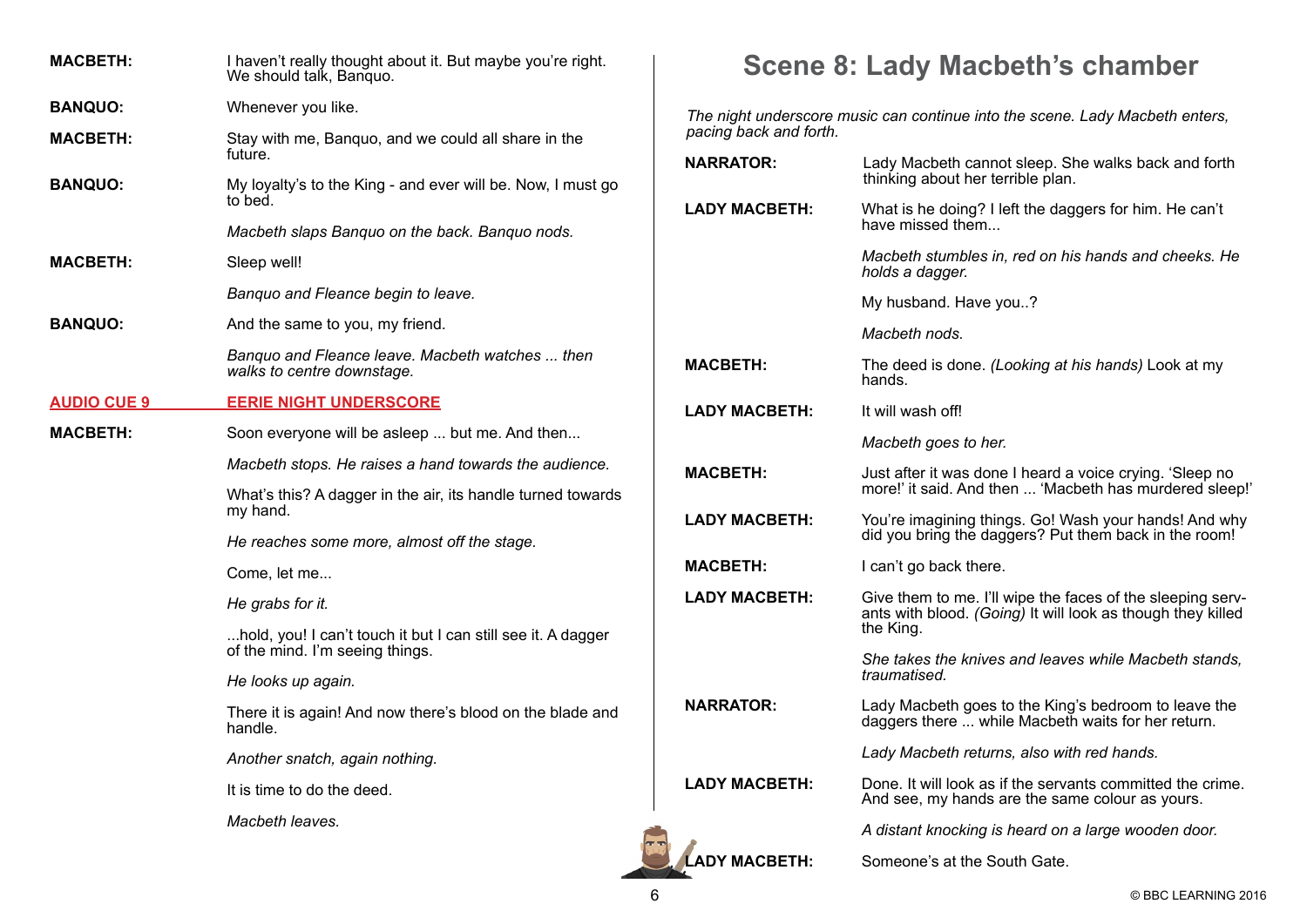| <b>MACBETH:</b> | I wish the knocking would wake Duncan |
|-----------------|---------------------------------------|
|-----------------|---------------------------------------|

**LADY MACBETH:** The dead king sleeps forever.

## **Scene 9: The hallway of Dunsinane**

*The castle hallways. Macduff, Banquo and Lennox enter from opposite sides of the stage, running.*

| <b>NARRATOR:</b>                     | The King's body is quickly discovered. The lords -<br>Macduff, Banquo, Ross and Lennox - jump from their<br>beds and run from room to room to raise the alarm. |
|--------------------------------------|----------------------------------------------------------------------------------------------------------------------------------------------------------------|
| <b>MACDUFF:</b>                      | Banquo! We must find the King's sons, Malcolm and<br>Donalbain!                                                                                                |
| <b>BANQUO:</b>                       | Tell them the King is dead! Lennox - have you seen<br>them?                                                                                                    |
| <b>LENNOX:</b>                       | They're coming now!                                                                                                                                            |
|                                      | Enter Malcom and Donalbain. Macduff stops them.                                                                                                                |
| <b>MALCOLM/</b><br><b>DONALBAIN:</b> | What's happening? What's going on?                                                                                                                             |
| <b>BANQUO:</b>                       | Your father has been murdered.                                                                                                                                 |
| <b>MALCOLM:</b>                      | No!                                                                                                                                                            |
|                                      | Donalbain draws his sword.                                                                                                                                     |
| <b>DONALBAIN:</b>                    | Tell us the name of the assassins!                                                                                                                             |
| <b>MACDUFF:</b>                      | From the look of it his own servants did the deed. Their<br>hands and faces are covered in blood and the daggers<br>are nearby!                                |
|                                      | Malcolm pushes past Macduff, his sword out.                                                                                                                    |
| <b>MALCOLM:</b>                      | I will face these lowly assassins now!                                                                                                                         |
|                                      | They start offstage but Macbeth comes.                                                                                                                         |
| <b>MACBETH:</b>                      | Stay - the assassins are dead. I have killed them already.                                                                                                     |
| <b>DONALBAIN:</b>                    | What?                                                                                                                                                          |

#### *Lady Macbeth also enters.*

| LADY MACBETH:        | What has happened?                                                                                             |
|----------------------|----------------------------------------------------------------------------------------------------------------|
| <b>MACDUFF:</b>      | The King, my lady, is dead.                                                                                    |
| <b>LADY MACBETH:</b> | No                                                                                                             |
| MACBETH:             | Malcolm, Donalbain, listen to me. Your father lay dead,<br>his murderers so close. Who could hold back?        |
| <b>LADY MACBETH:</b> | Help  please  I feel                                                                                           |
| <b>BANQUO:</b>       | Lady Macbeth - she faints!                                                                                     |
|                      | Macbeth and Lennox rush to her as she falls.                                                                   |
| <b>MACBETH:</b>      | I must look after my lady. Lennox - help me carry her to<br>her room.                                          |
|                      | Macbeth and Lennox exit supporting Lady Macbeth, leav-<br>ing Donalbain and Malcolm, Ross, Banquo and Macduff. |
| <b>MALCOLM:</b>      | (To his brother) Donalbain - we must be silent for now                                                         |
| <b>DONALBAIN:</b>    | You're right, this place isn't safe.                                                                           |
| <b>MACDUFF:</b>      | Something's not right here, Banquo.                                                                            |
| <b>BANQUO:</b>       | If there's a plot - or treason - I'll fight it.                                                                |
| <b>MACDUFF:</b>      | So will I.                                                                                                     |
| <b>ROSS:</b>         | So will we all.                                                                                                |
| <b>MACDUFF:</b>      | We'll dress and meet in the great hall.                                                                        |
| <b>MALCOLM:</b>      | My brother and I will join you shortly.                                                                        |
|                      | Exit Macduff, Banquo and Ross, leaving Malcolm and<br>Donalbain.                                               |
| <b>MALCOLM:</b>      | Donalbain, I don't trust anyone here. We must leave -<br>separately. I'll go to England.                       |
| <b>DONALBAIN:</b>    | Ireland for me then, dear brother.                                                                             |
| <b>MALCOLM:</b>      | Let's go, while we can.                                                                                        |
| DONALBAIN:           | There'll be no mercy here, only more murder. To horse!                                                         |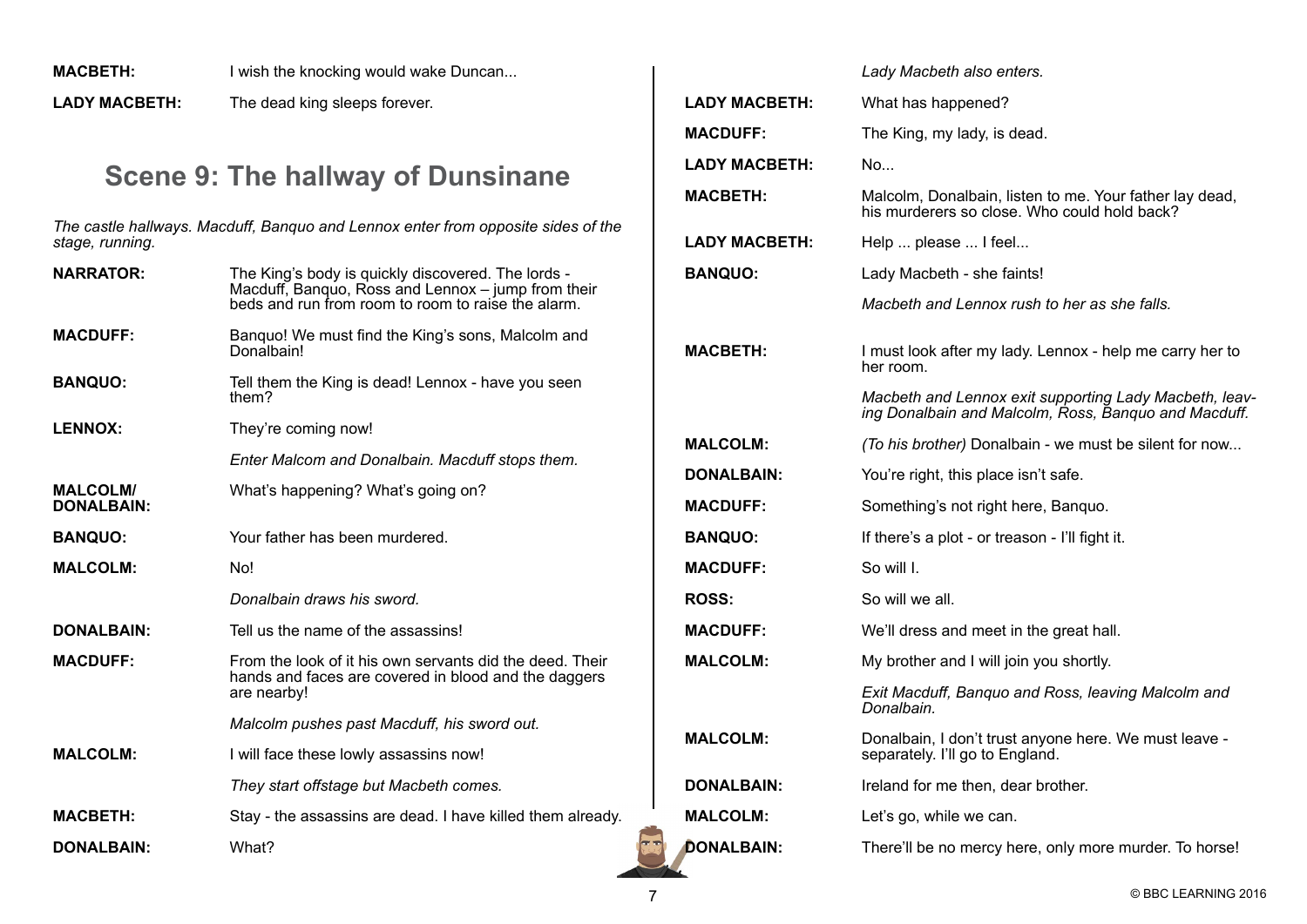*They leave.*

## **Scene 10: The great hall at Dunsinane**

*Two thrones now stand centre stage. New royal banners (Macbeth's) hang on the walls. Lennox, Ross, Banquo, other earls, soldiers crowd the stage.*

#### **AUDIO CUE 10 SFX - FANFARE**

*Enter Macbeth and Lady Macbeth as King and Queen, with attendants. Macbeth has the special king's jacket. All kneel as they sit in the thrones. The nobles queue to kiss the rings of the King and Queen. Banquo steps forward to address the audience.*

| <b>BANQUO:</b>       | Thane of Cawdor. And now crowned as King. It has all<br>come true. But did the witches make it happen or was it<br>Macheth himself? |
|----------------------|-------------------------------------------------------------------------------------------------------------------------------------|
| <b>MACBETH:</b>      | (Calling) Banquo!                                                                                                                   |
|                      | Banquo, turns from the audience, goes to Macbeth,<br>kneels, kisses his ring.                                                       |
| <b>BANQUO:</b>       | Your Highness. My lady. Welcome back to Dunsinane.                                                                                  |
| <b>LADY MACBETH:</b> | Our loyal friend!                                                                                                                   |
| <b>MACBETH:</b>      | What news, Banquo?                                                                                                                  |
| <b>BANQUO:</b>       | Malcolm and Donalbain have fled the country. But they're<br>telling everyone who'll listen that they didn't kill their<br>father.   |
| <b>LADY MACBETH:</b> | Well they would say that, wouldn't they?                                                                                            |
| <b>MACBETH:</b>      | It's not important. Well deal with it tomorrow. In the mean-<br>time                                                                |
| <b>LADY MACBETH:</b> | our feast                                                                                                                           |
| <b>MACBETH:</b>      | tonight - to celebrate! You'll join us, I know.                                                                                     |
| <b>BANQUO:</b>       | I am at your command, sir.                                                                                                          |

|                     | Banquo turns to go.                                                                                                                                                                   |
|---------------------|---------------------------------------------------------------------------------------------------------------------------------------------------------------------------------------|
| <b>MACBETH:</b>     | Are you  hunting today?                                                                                                                                                               |
| <b>BANQUO:</b>      | Yes, Your Highness.                                                                                                                                                                   |
| <b>MACBETH:</b>     | Will you be  long?                                                                                                                                                                    |
| <b>BANQUO:</b>      | All afternoon, Your Highness.                                                                                                                                                         |
| <b>MACBETH:</b>     | Are you taking Fleance with you?                                                                                                                                                      |
| <b>BANQUO:</b>      | Of course, my Lord.                                                                                                                                                                   |
| <b>MACBETH:</b>     | Good, good. Enjoy yourselves and don't be late!                                                                                                                                       |
|                     | Banquo exits. Macbeth turns to his court.                                                                                                                                             |
|                     | Now, please, your King has work to do. Until the feast,<br>tonight!                                                                                                                   |
|                     | Exit all except Macbeth and his attendants. Macbeth<br>turns to them.<br>Those men we spoke of. Are they here?                                                                        |
| <b>SERVANT:</b>     | Yes, my Lord. I let them through the back gates as you<br>asked.                                                                                                                      |
| <b>MACBETH:</b>     | Get them.                                                                                                                                                                             |
|                     | The servants leave and Macbeth moves to the front of the<br>stage.                                                                                                                    |
|                     | I am the King. But the witches told Banquo that his chil-<br>dren would be kings. Not mine. Being king isn't enough -<br>I've got to be safe. And I can't be safe while Banquo lives. |
|                     | Music up: a Servant re-enters.                                                                                                                                                        |
| <b>SERVANT:</b>     | They are here, my Lord.                                                                                                                                                               |
|                     | Enter the Assassins, singing. The Chorus can support<br>them as they sing.                                                                                                            |
| <b>AUDIO CUE 11</b> | <b>SONG - ASSASSINS (Backing track)</b>                                                                                                                                               |
|                     | As the Assassins finish their song they end up seated.<br>Macbeth waves them up.                                                                                                      |
| <b>MACBETH:</b>     | Don't bother sitting. This won't take long.                                                                                                                                           |
| <b>ASSASSIN 1:</b>  | Suits me.                                                                                                                                                                             |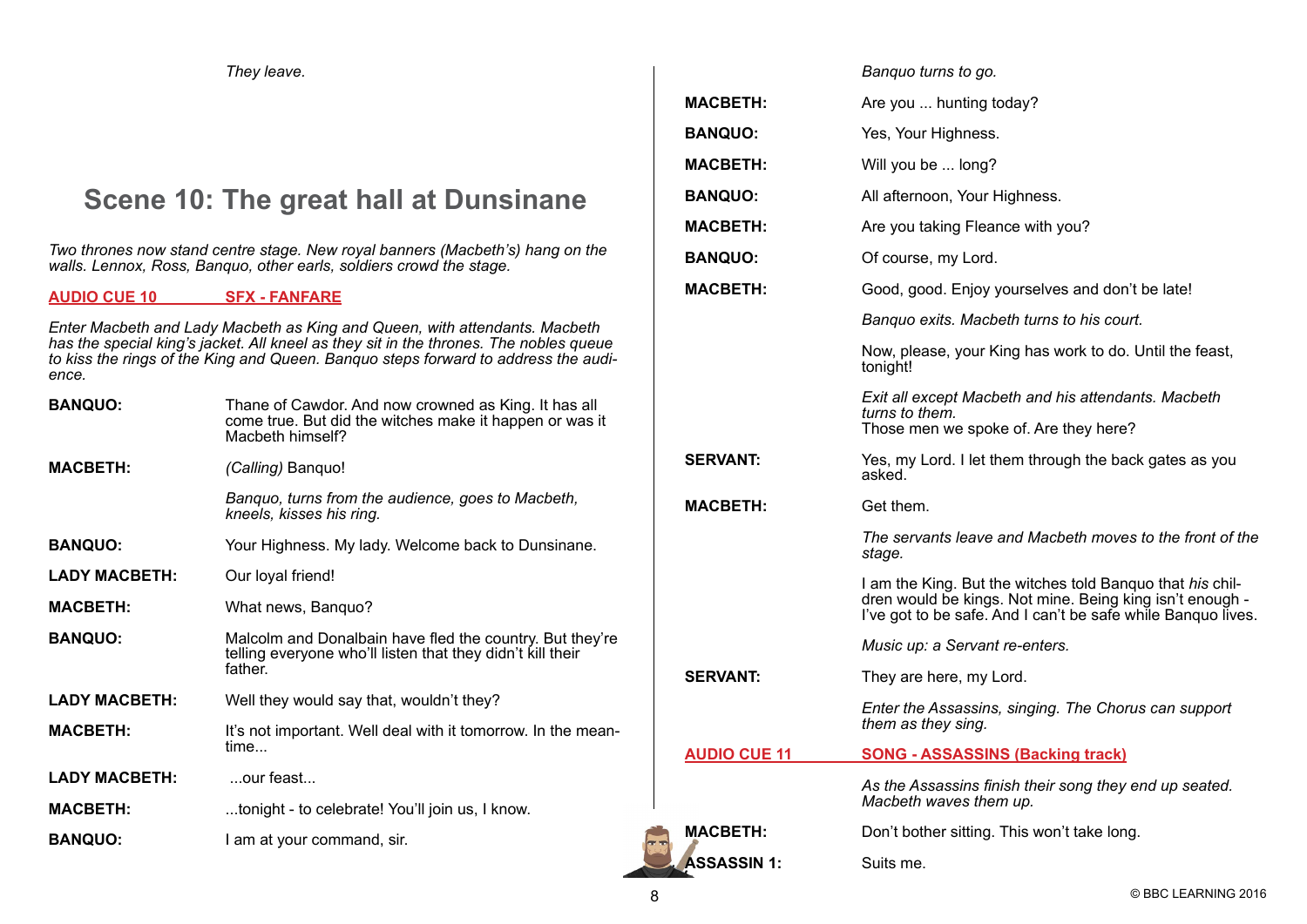| <b>ASSASSIN 2:</b>                    | Me too.                                              |
|---------------------------------------|------------------------------------------------------|
| <b>MACBETH:</b>                       | Good. Now, Banquo.                                   |
| <b>ASSASSIN 1:</b>                    | Banquo?                                              |
| <b>ASSASSIN 2:</b>                    | Banquo?                                              |
| <b>MACBETH:</b><br><b>ASSASSIN 2:</b> | Banquo. I want you to kill him.<br>Kill Banquo?      |
| <b>ASSASSIN 1:</b>                    | Kill him?                                            |
| <b>MACBETH:</b>                       | Today. While he's out hunting. All right?            |
|                                       | The Assassins ponder, then agree.                    |
| <b>ASSASSINS:</b>                     | All right.                                           |
| <b>MACBETH:</b>                       | His son, Fleance, must die too.                      |
| <b>ASSASSIN 1:</b>                    | Tell you what. We'll do you a deal.                  |
| <b>ASSASSIN 2:</b>                    | Special offer.                                       |
| <b>ASSASSIN 1:</b>                    | Two for the price of one.                            |
| <b>MACBETH:</b>                       | Nobody, but nobody, must ever connect this to me.    |
| <b>ASSASSIN 1:</b>                    | Don't worry, Your Majesty. Our lips are sealed.      |
| <b>ASSASSIN 2:</b>                    | As quiet as the grave.                               |
| <b>ASSASSIN 1:</b>                    | Snick-snack.                                         |
|                                       | Assassin 1 slices the air with his knife like Zorro. |
| <b>ASSASSIN 2:</b>                    | Clickety-clack.                                      |
|                                       | Assassin 2 makes a throttling/neck-breaking gesture. |
| <b>MACBETH:</b>                       | Good, let's make the arrangements.                   |
| <b>AUDIO CUE 12</b>                   | <b>CLOSING MUSIC</b>                                 |
|                                       | Music up and the Assassins exit followed by Macbeth. |

*The lights go down.*

## **ACT 2**

## **Scene 1: Lady Macbeth's chamber**

| <b>AUDIO CUE 13</b>                                                                                       | <b>OPENING MUSIC</b>                                                                                                                                                                                              |  |
|-----------------------------------------------------------------------------------------------------------|-------------------------------------------------------------------------------------------------------------------------------------------------------------------------------------------------------------------|--|
| Enter Lady Macbeth and her servants as the music fades. She sits at a mirror,<br>preparing for the feast. |                                                                                                                                                                                                                   |  |
| <b>NARRATOR:</b>                                                                                          | Macbeth has been crowned King of Scotland and the<br>day of his coronation is to end with a great banquet to<br>celebrate. In her bedroom, Lady Macbeth waits for her<br>husband, She's<br>having second thoughts |  |
| <b>LADY MACBETH:</b>                                                                                      | All I ever wanted was for him to be king. Now that he is, I<br>wish it had never happened. Not this way.                                                                                                          |  |
|                                                                                                           | Enter Macheth.                                                                                                                                                                                                    |  |
| <b>MACBETH:</b>                                                                                           | Are you ready, my queen? We should go down.                                                                                                                                                                       |  |
| <b>LADY MACBETH:</b>                                                                                      | What are you up to? Tell me.                                                                                                                                                                                      |  |
| <b>MACBETH:</b>                                                                                           | Don't worry. I've got things sorted. Just wait                                                                                                                                                                    |  |
| <b>LADY MACBETH:</b>                                                                                      | I can't go on like this.                                                                                                                                                                                          |  |
| <b>MACBETH:</b>                                                                                           | You won't have to. Soon it'll be night and in the night,<br>anything is possible.                                                                                                                                 |  |
| <b>LADY MACBETH:</b>                                                                                      | What do you mean?                                                                                                                                                                                                 |  |
| <b>MACBETH:</b>                                                                                           | Best you don't know. Trust me.                                                                                                                                                                                    |  |
|                                                                                                           | He takes her arm, and leads her off.                                                                                                                                                                              |  |
|                                                                                                           |                                                                                                                                                                                                                   |  |

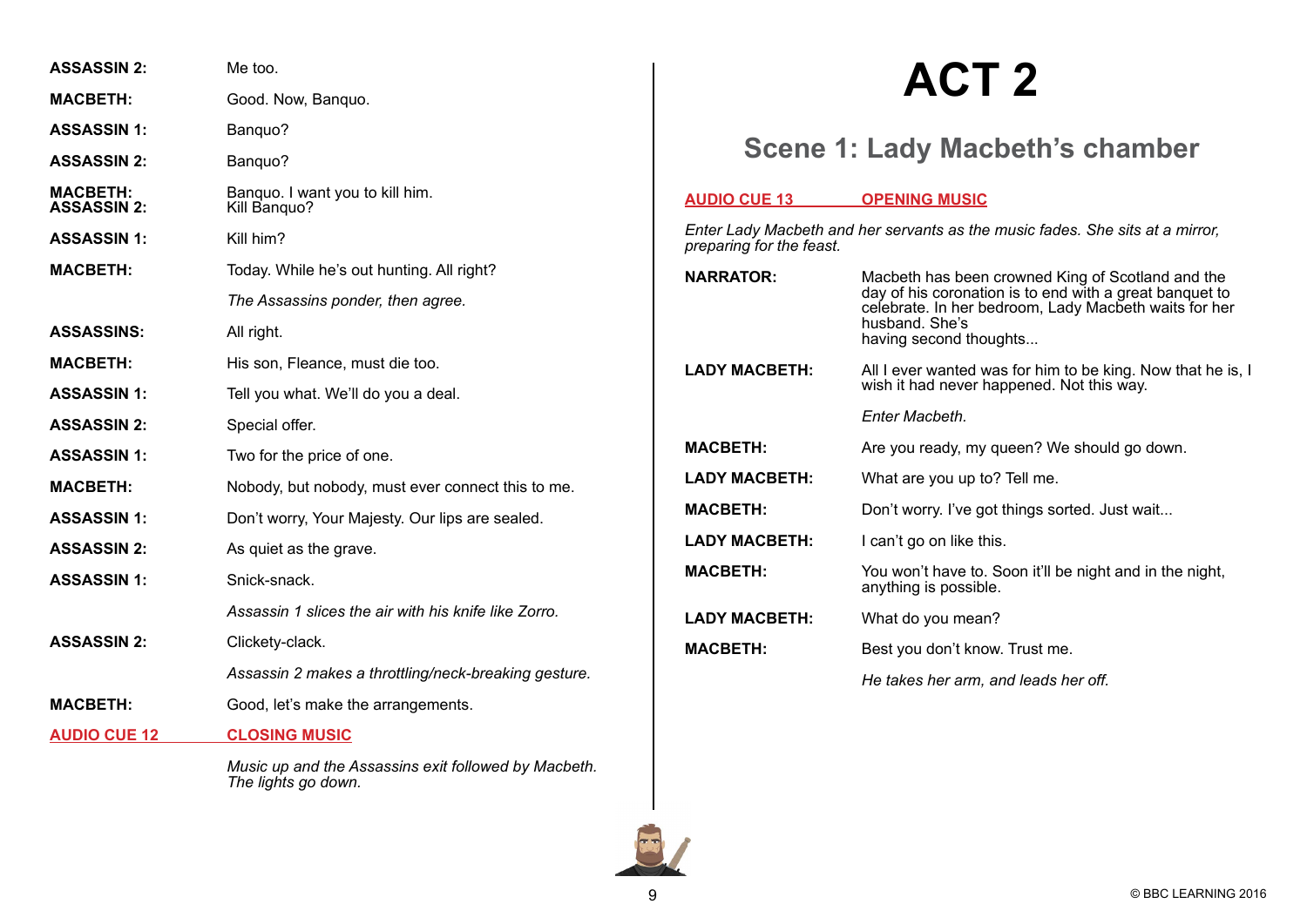## **Scene 2: The Heath**

*Banquo and Fleance enter, carrying bows over their shoulders.*

| <b>NARRATOR:</b>   | Out on the heath, night is falling. Banguo and his son<br>Fleance have been hunting and are on their way back to<br>Dunsinane | an<br><b>NA</b> |
|--------------------|-------------------------------------------------------------------------------------------------------------------------------|-----------------|
| <b>FLEANCE:</b>    | Are we nearly home, Father?                                                                                                   | <b>SE</b>       |
| <b>BANQUO:</b>     | Not far now. I can see the lights of the castle.                                                                              |                 |
|                    | Enter the Assassins carrying lamps.                                                                                           |                 |
| <b>ASSASSIN 1:</b> | My lord Banquo, is it not?                                                                                                    | <b>AL</b>       |
| <b>BANQUO:</b>     | It is. Do you come from Dunsinane?                                                                                            |                 |
| <b>ASSASSIN 1:</b> | We do!                                                                                                                        |                 |
| <b>BANQUO:</b>     | Looks like rain tonight.                                                                                                      | MA              |
| <b>ASSASSIN 2:</b> | Worse than rain, for you!                                                                                                     |                 |
|                    | The Assassins jump at Banquo, knocking him to the<br>ground.                                                                  |                 |
| <b>BANQUO:</b>     | Run, Fleance! It's a trap!                                                                                                    | <b>SE</b>       |
|                    | Fleance runs, exits. The Assassins use their swords to kill<br>Banquo.                                                        | ΜA<br><b>SE</b> |
| <b>BANQUO:</b>     | Argh                                                                                                                          | ΜA              |
| <b>ASSASSIN 1:</b> | He's finished. Quick. Get the boy.                                                                                            | <b>SE</b>       |
| <b>ASSASSIN 2:</b> | No use. He's too fast. Gone. We'll never catch him.                                                                           | MA              |
| <b>ASSASSIN 1:</b> | Hmm. That's not good. There's a feast for the King to-<br>night. We'll have to tell him there.                                |                 |
| <b>ASSASSIN 2:</b> | That'll spoil his party.                                                                                                      |                 |
| <b>ASSASSIN 1:</b> | I hope it doesn't spoil ours too. (Going) Come on                                                                             | MA              |
|                    | The Assassins trudge back up the path.                                                                                        |                 |
|                    |                                                                                                                               |                 |

## **Scene 3: The great hall at Dunsinane**

*A banquet has been prepared. Seated are Ross, Lennox and various noblemen and ladies. Groups of other guests stand chatting. Various servants, soldiers, etc.*

| <b>NARRATOR:</b>   | Dunsinane Castle  and the feast to celebrate Mac-<br>beth's coronation                                                                           |
|--------------------|--------------------------------------------------------------------------------------------------------------------------------------------------|
| <b>SERVANT:</b>    | All rise for the King and Queen!                                                                                                                 |
|                    | Enter Macbeth and Lady Macbeth, regally. The guests all<br>stand and clap them in rhythmically.                                                  |
| ALL:               | Macbeth! Macbeth! Macbeth!                                                                                                                       |
|                    | Macbeth leads Lady Macbeth to a seat, then motions the<br>clapping to stop. He leans against an empty seat be-<br>tween Lady Macbeth and Lennox. |
| <b>MACBETH:</b>    | My lords and ladies, welcome! Tonight we will forget the<br>sad past and think only of the future. So eat, drink and<br>enjoy!                   |
|                    | As the lords and ladies take their seats at the table a<br>servant comes to Macbeth and whispers in his ear.                                     |
| <b>SERVANT:</b>    | My lord                                                                                                                                          |
| <b>MACBETH:</b>    | Yes, what is it?                                                                                                                                 |
| <b>SERVANT:</b>    | The two  gentlemen  they have returned.                                                                                                          |
| <b>MACBETH:</b>    | What!                                                                                                                                            |
| <b>SERVANT:</b>    | They wish to speak with you. Over there, by the door.                                                                                            |
| <b>MACBETH:</b>    | (To the servant) Ah, yes. (To all) Some urgent business I<br>must deal with. I shall return.                                                     |
|                    | Macbeth walks over to the far side of the hall where the<br>Assassins wait in the shadows.                                                       |
| <b>MACBETH:</b>    | Idiots! There's blood on your face.                                                                                                              |
|                    | The Assassins take out hankies and wipe each other's<br>faces.                                                                                   |
| <b>ASSASSIN 1:</b> | Not mine.                                                                                                                                        |
| <b>ASSASSIN 2:</b> | Or mine.                                                                                                                                         |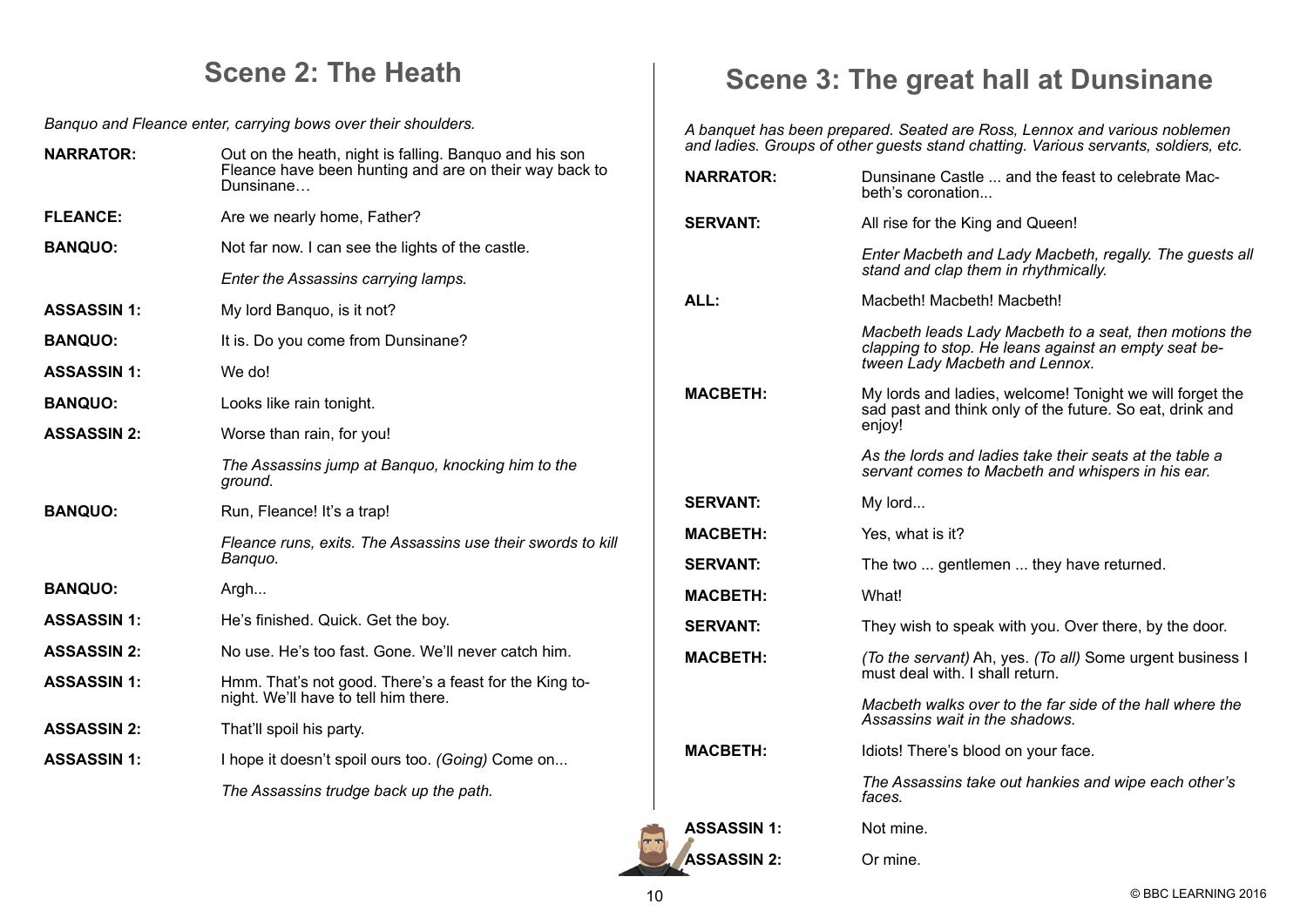| <b>ASSASSIN 1:</b>   | It's Banquo's.                                                                                                                            | <b>MACBETH:</b>      | Which one of you has done this?                                                                                                                         |
|----------------------|-------------------------------------------------------------------------------------------------------------------------------------------|----------------------|---------------------------------------------------------------------------------------------------------------------------------------------------------|
| <b>MACBETH:</b>      | Good. Better on you than in him. Is he dead?                                                                                              | <b>LORDS:</b>        | My lord, what's the matter?                                                                                                                             |
| <b>ASSASSIN 1:</b>   | Snick snack.                                                                                                                              |                      | Banquo steps forward.                                                                                                                                   |
| <b>ASSASSIN 2:</b>   | Clickety-clack.                                                                                                                           | <b>MACBETH:</b>      | Get away from me! I didn't do it! It wasn't me!                                                                                                         |
| <b>MACBETH:</b>      | Excellent! What about the boy, Fleance?                                                                                                   | <b>ROSS:</b>         | Gentlemen, rise - the King is not well.                                                                                                                 |
| <b>ASSASSIN 1:</b>   | Ah.                                                                                                                                       |                      | Lady Macbeth rises and goes to Macbeth's side.                                                                                                          |
| <b>ASSASSIN 2:</b>   | Well.                                                                                                                                     | <b>LADY MACBETH:</b> | Please, everyone, stay. This is just  an illness. The                                                                                                   |
| <b>ASSASSIN 1:</b>   | Bit of a problem there                                                                                                                    |                      | King has suffered from it since he was a boy. Don't<br>worry, it will go away. (Whispering to Macbeth) What's<br>wrong with you? Are you a man or what? |
| <b>ASSASSIN 2:</b>   | It was very dark                                                                                                                          | <b>MACBETH:</b>      | Can't you see it? The devil himself would be scared.                                                                                                    |
| <b>ASSASSIN 1:</b>   | And the light went out                                                                                                                    | <b>LADY MACBETH:</b> | Oh, yes! Like the dagger in the air you told me about.                                                                                                  |
| <b>ASSASSIN 2:</b>   | And unfortunately                                                                                                                         |                      | Look, it's just a stool! You're seeing things.                                                                                                          |
| <b>ASSASSIN 1:</b>   | the boy escaped.                                                                                                                          |                      | The ghost disappears.                                                                                                                                   |
| <b>MACBETH:</b>      | What? You let him go? Fools! Idiots!                                                                                                      | <b>MACBETH:</b>      | What? It's gone!                                                                                                                                        |
|                      | While this is happening Banquo can slip into a vacant<br>place at the table next to Lennox, his back to the audi-                         | <b>LADY MACBETH:</b> | It was never there!                                                                                                                                     |
|                      | ence.                                                                                                                                     | <b>MACBETH:</b>      | No? Right. (To all) Please, everybody, forgive me. I am<br>not myself this evening. We shall have a toast!                                              |
|                      | Never mind, at least Banquo's dead. And we can sort the<br>boy out tomorrow. Now get out of here!                                         |                      | All rise, obscuring the table.                                                                                                                          |
| <b>ASSASSINS:</b>    | (Going) Your Majesty.                                                                                                                     | ALL:                 | A toast! A toast!                                                                                                                                       |
|                      | The Assassins leave.                                                                                                                      | <b>MACBETH:</b>      | To absent friends.                                                                                                                                      |
| <b>LADY MACBETH:</b> | My royal lord! What are you doing in the shadows there?<br>Come, join us. We need our host!                                               | <b>LENNOX:</b>       | To Banquo!                                                                                                                                              |
| <b>MACBETH:</b>      | Of course, my lady. (He pauses) But the table's full                                                                                      | <b>MACBETH:</b>      | Yes, why not? To Banquo!                                                                                                                                |
| <b>LENNOX:</b>       | Here's a place, sir.                                                                                                                      | ALL:                 | To Banquo!                                                                                                                                              |
| <b>MACBETH:</b>      | Where, Lennox?                                                                                                                            |                      | They drain their glasses and return to their seats (reveal-<br>ing Banquo again). He turns to Macbeth and raises his                                    |
| <b>LENNOX:</b>       | Here, my good lord.                                                                                                                       | <b>MACBETH:</b>      | glass.                                                                                                                                                  |
|                      | Lennox gestures to the seat next to him (now occupied<br>by Banquo). Banquo turns, his face smeared with blood.<br>Macbeth staggers back. |                      | Argh! It's here again! Get back to your grave, you fiend!                                                                                               |
|                      |                                                                                                                                           |                      |                                                                                                                                                         |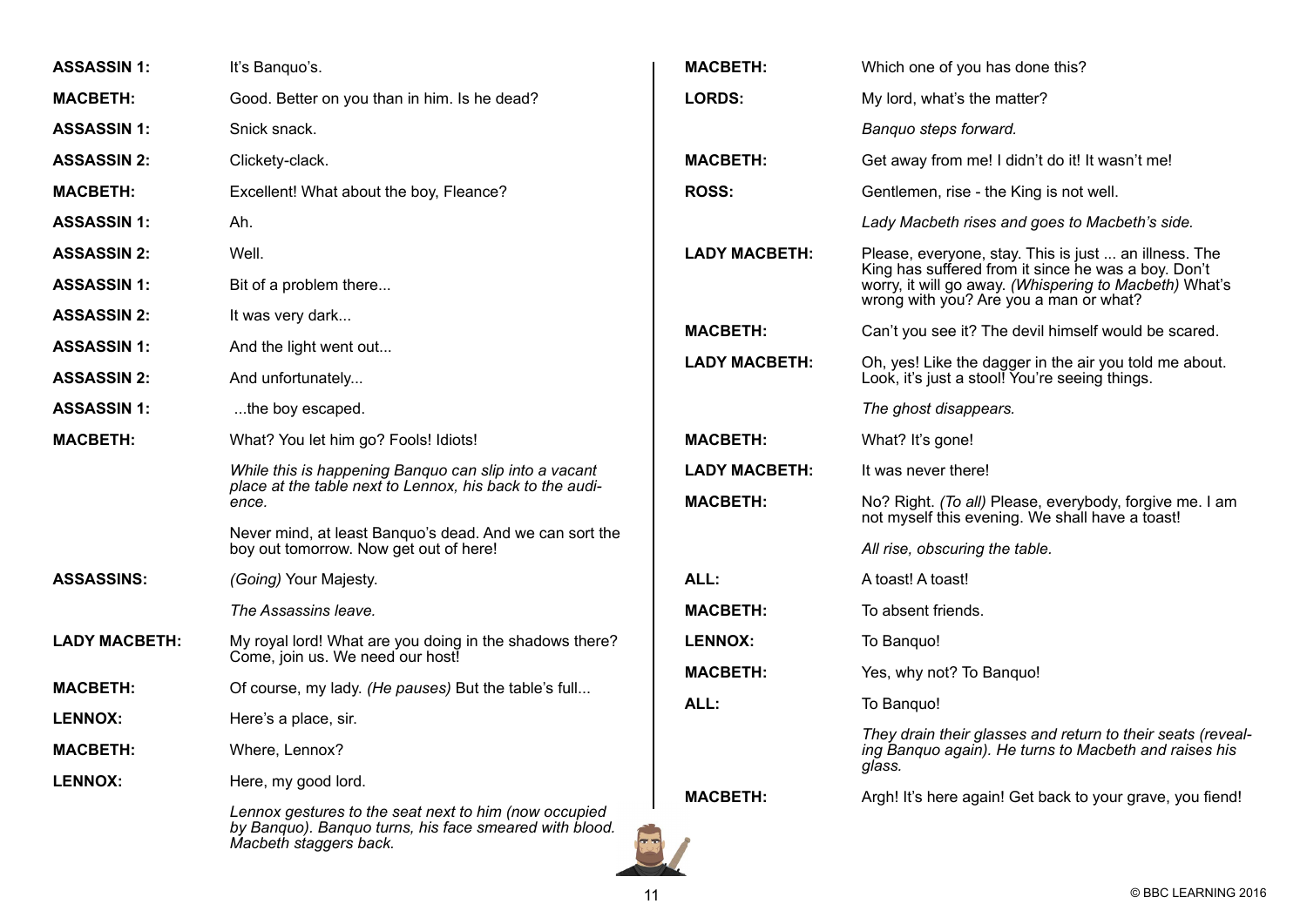|                      | Macbeth draws his sword and swats the air. The other<br>lords rise again, some try and comfort him as he backs<br>away. Banquo uses the cover again to disappear. Mac-<br>beth leans against the wall, shaking, staring |
|----------------------|-------------------------------------------------------------------------------------------------------------------------------------------------------------------------------------------------------------------------|
| <b>LADY MACBETH:</b> | My lords, ladies. I'm sorry, the King is not well. Please,<br>leave us now. Good night.                                                                                                                                 |
|                      | The guests exit, confused and concerned.                                                                                                                                                                                |
| ALL:                 | Goodnight.                                                                                                                                                                                                              |
|                      | Macbeth sits, weary. Lady Macbeth joins him.                                                                                                                                                                            |
| <b>LADY MACBETH:</b> | You need sleep, my Lord.                                                                                                                                                                                                |
| <b>MACBETH:</b>      | Macduff wasn't here tonight. Did you notice?                                                                                                                                                                            |
| <b>LADY MACBETH:</b> | Macduff? What are you talking about?                                                                                                                                                                                    |
| <b>MACBETH:</b>      | He's plotting I'm sure. Tomorrow, I'll go to the Weird Sis-<br>ters again, find out what else is in store. This isn't over.<br>I've stepped in so much blood it's easier now to spill<br>more than to go back.          |
| <b>LADY MACBETH:</b> | Come. Let's get some sleep.                                                                                                                                                                                             |
|                      | They exit.                                                                                                                                                                                                              |

## **Scene 4: The walls of Dunsinane**

*Enter Ross and Lennox. They look about to make sure no one could be spying on them, then come forward conspiratorially.*

| <b>AUDIO CUE 14</b> | <b>EERIE NIGHT UNDERSCORE</b>                                                                                                    |
|---------------------|----------------------------------------------------------------------------------------------------------------------------------|
| <b>NARRATOR:</b>    | On the walls of Dunsinane Castle, the two noblemen<br>Ross and Lennox have found a quiet place where they<br>cannot be overheard |
| <b>ROSS:</b>        | These are strange times, Lennox, strange times.                                                                                  |
| <b>LENNOX:</b>      | Aye. First Duncan is killed. And his sons run away.                                                                              |
| <b>ROSS:</b>        | Because they were the murderers - so says Macbeth.                                                                               |
| <b>LENNOX:</b>      | Then Banquo is killed. And his son Fleance runs away.                                                                            |

| <b>ROSS:</b>   | Because Fleance killed him - so says Macbeth.                                                                                       |
|----------------|-------------------------------------------------------------------------------------------------------------------------------------|
| <b>LENNOX:</b> | So says Macbeth.                                                                                                                    |
|                | A distant door is heard slamming.                                                                                                   |
| <b>ROSS:</b>   | Shh! Is that someone coming?                                                                                                        |
|                | Ross and Lennox carefully check out the stage to make<br>sure no one's eavesdropping. Then they come together<br>again, whispering. |
| <b>LENNOX:</b> | Even up here we're not safe.                                                                                                        |
| <b>ROSS:</b>   | And now Macduff has disappeared.                                                                                                    |
| <b>LENNOX:</b> | Not disappeared, gone to England.                                                                                                   |
| <b>ROSS:</b>   | Why?                                                                                                                                |
| <b>LENNOX:</b> | He's gone to join Malcolm. They're going to raise an<br>army to come up here and save us from Macbeth.                              |
| <b>ROSS:</b>   | Does Macbeth know?                                                                                                                  |
| <b>LENNOX:</b> | Yes. And planning his revenge on Macduff.                                                                                           |
| <b>ROSS:</b>   | God help Macduff.                                                                                                                   |
| <b>LENNOX:</b> | God help us all.                                                                                                                    |
|                | They exit.                                                                                                                          |

## **Scene 5: The Heath**

*Thunder and lightning. The Witches and their chorus of witches now stand around a great pot, which they stir. Into the pot, one by one, go the ingredients from Act 1.*

| <b>AUDIO CUE 15</b> | <b>SFX - THUNDER AND SONG - THE WITCHES' BREW</b><br>(Backing track) |
|---------------------|----------------------------------------------------------------------|
|                     | AUDIO RESOURCE 16 SFX - THE WITCHES' CAULDRON AND THE HEATH          |
| <b>SISTER 1:</b>    | By the pricking of my thumbs, something wicked this way<br>comes.    |
| <b>SISTER 2:</b>    | Open locks, whoever knocks!                                          |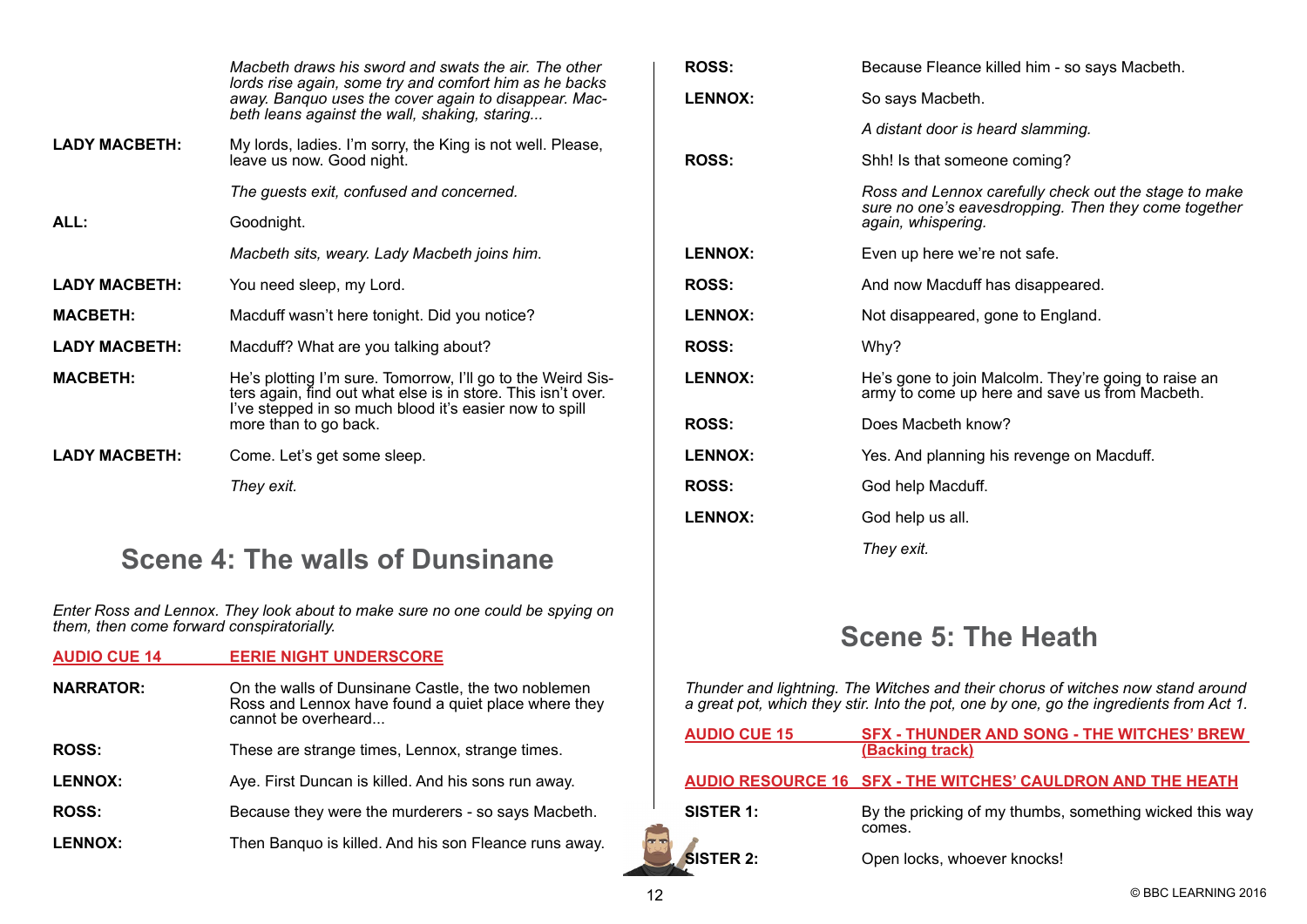|                     | Enter Macbeth.                                                                                      |
|---------------------|-----------------------------------------------------------------------------------------------------|
| <b>MACBETH:</b>     | What devil's work are you up to now, you midnight hags?                                             |
| <b>SISTER 3:</b>    | A recipe without a name!                                                                            |
| <b>MACBETH:</b>     | I want to know more of the future. Will you tell me? I need<br>answers.                             |
| <b>SISTER 1:</b>    | Speak.                                                                                              |
| <b>SISTER 2:</b>    | Demand.                                                                                             |
| <b>SISTER 3:</b>    | We'll answer.                                                                                       |
|                     | The Witches go into a trance.                                                                       |
| <b>MACBETH:</b>     | First question. Tell me                                                                             |
| <b>ALL SISTERS:</b> | No need to ask the questions. We know your thoughts.                                                |
| <b>SISTER 1:</b>    | Macbeth! Macbeth! Macbeth! Beware Macduff!                                                          |
| <b>MACBETH:</b>     | I knew it. Macduff is dangerous                                                                     |
| <b>SISTER 2:</b>    | Be bloody, bold and resolute! No man who has ever been<br>born to a woman can harm you!             |
| <b>MACBETH:</b>     | Which means I'm safe! No human can ever harm me!                                                    |
| <b>SISTER 3:</b>    | And last  you will never be beaten in battle till Birnam<br>Wood comes to Dunsinane!                |
| <b>MACBETH:</b>     | How can a wood get up and move somewhere else?<br>Never! I'm safe! One more question                |
| <b>SISTER 1:</b>    | Banquo's children. Shall they be kings?                                                             |
| <b>LENNOX:</b>      | (Offstage) Your Highness!                                                                           |
|                     | Macbeth turns and crosses towards the noise. As he<br>does the Witches all slip away. Enter Lennox. |
| <b>MACBETH:</b>     | Don't be afraid, Lennox. Do you see them?                                                           |
| <b>LENNOX:</b>      | Who, my Lord?                                                                                       |
| <b>MACBETH:</b>     | The Weird Sisters of course.                                                                        |
|                     | He turns - but they've gone.                                                                        |

| <b>LENNOX:</b>       | They've gone! They didn't answer<br>Are you not well, my Lord?                                             |
|----------------------|------------------------------------------------------------------------------------------------------------|
| <b>MACBETH:</b>      | More than well, Lennox! Now, what news?                                                                    |
| <b>LENNOX:</b>       | Messengers. They say Macduff is trying to raise an army<br>in England, my Lord.                            |
| <b>MACBETH:</b>      | Traitor! He'll pay for this. I'll take his castle, kill his wife,<br>his children, his family. Come!       |
|                      | He exits with Lennox.                                                                                      |
|                      |                                                                                                            |
|                      | <b>Scene 6: Macduff's Castle</b>                                                                           |
| rages.               | Four children sit at a table. Lady Macduff stands before them. Outside a storm                             |
| <b>AUDIO CUE 17</b>  | <b>SFX - THUNDERSTORM</b>                                                                                  |
| <b>NARRATOR:</b>     | Macduff's castle. Lady Macduff and her children await<br>news of him from England.                         |
|                      | Enter Ross, wet from the storm.                                                                            |
| <b>LADY MACDUFF:</b> | Ross! You are welcome! Dry out. Spend some time with<br>us.                                                |
| <b>ROSS:</b>         | My Lady Macduff. I wish I could stay                                                                       |
| <b>LADY MACDUFF:</b> | Do you bring news of my husband?                                                                           |
| <b>ROSS:</b>         | I travel to England to join him. Can I give him a mes-<br>sage?                                            |
| <b>LADY MACDUFF:</b> | Tell him not to take long!                                                                                 |
| <b>ROSS:</b>         | He is doing what he must, my lady. Goodbye, now.                                                           |
| <b>LADY MACDUFF:</b> | Goodbye!                                                                                                   |
|                      | Exit Ross. The Assassins enter from the other side. As<br>though thoughouthoir quanto Lody Mooduff and the |

*they do, they draw their swords. Lady Macduff and the four children back up against the wall as the killers advance.*

ASSASSIN 1: Where's your husband?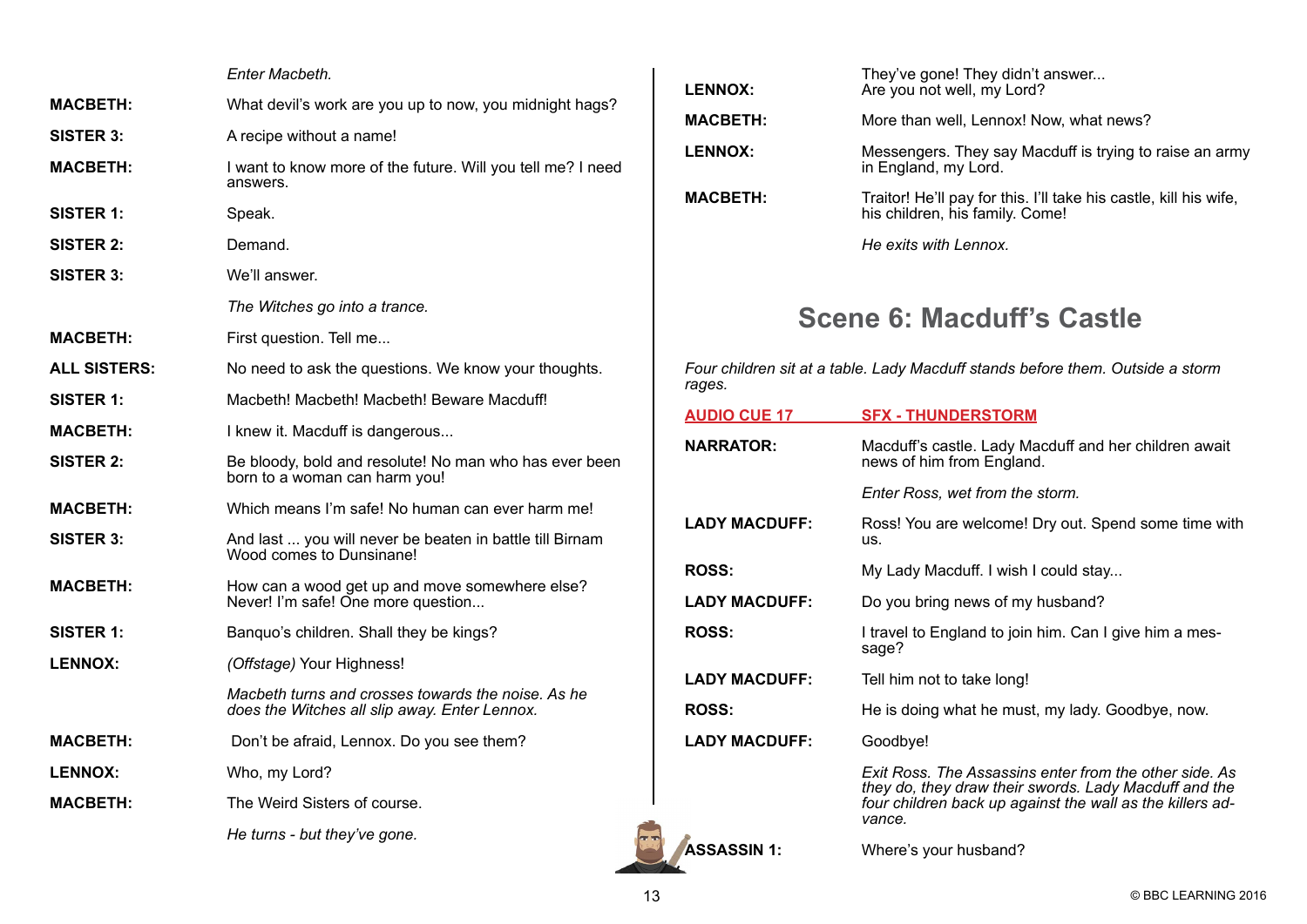| <b>LADY MACDUFF:</b> | Nowhere you'll find him.              |
|----------------------|---------------------------------------|
| <b>ASSASSIN 2:</b>   | He's a traitor.                       |
| <b>ASSASSIN 1:</b>   | So are you.                           |
| <b>ASSASSIN 2:</b>   | And you know what happens to traitors |
| <b>ASSASSIN 1:</b>   | Snick-snack.                          |
| <b>ASSASSIN 2:</b>   | Clickety clack.                       |
|                      | They raise their swords - lights out. |

## **Scene 7: A room in Dunsinane Castle**

| <b>AUDIO CUE 18</b> | <b>EERIE NIGHT UNDERSCORE</b>                                                                                          |
|---------------------|------------------------------------------------------------------------------------------------------------------------|
|                     | Two of Lady Macbeth's servants enter, leading the<br>Doctor.                                                           |
| <b>NARRATOR:</b>    | Dunsinane Castle: nighttime. Lady Macbeth's servants<br>are worried and have summoned a doctor to the queen's<br>rooms |
| <b>SERVANT 1:</b>   | This is where she walks, Doctor.                                                                                       |
| <b>DOCTOR:</b>      | Every night?                                                                                                           |
| <b>SERVANT 2:</b>   | Without fail.                                                                                                          |
| <b>DOCTOR:</b>      | And you think she's asleep each time?                                                                                  |
| <b>SERVANT 1:</b>   | I'm sure of it. She says things  but look, here she<br>comes!                                                          |
|                     | Enter Lady Macbeth, now in a white shift, her face grey,<br>holding a candle.                                          |
| <b>SERVANT 2:</b>   | Watch her  and stay out of sight.                                                                                      |
| <b>DOCTOR:</b>      | Her eyes are open!                                                                                                     |
| <b>SERVANT 2:</b>   | But they do not see.                                                                                                   |
| DOCTOR:             | What's she doing now?                                                                                                  |

| <b>SERVANT 1:</b>    | Washing her hands. But there's no water.                                                          |
|----------------------|---------------------------------------------------------------------------------------------------|
| <b>SERVANT 2:</b>    | Listen!                                                                                           |
| <b>LADY MACBETH:</b> | Out damned spot! Out I say! Who would have thought<br>an old man could have so much blood in him? |
| <b>DOCTOR:</b>       | We're hearing things we shouldn't.                                                                |
| <b>LADY MACBETH:</b> | Will these hands never be clean?                                                                  |
| <b>SERVANT 2:</b>    | Heaven knows what she really knows.                                                               |
| <b>LADY MACBETH:</b> | The smell of blood is still there.                                                                |
| <b>DOCTOR:</b>       | This isn't an illness I can cure.                                                                 |
| <b>LADY MACBETH:</b> | I tell you: Banquo's dead and buried. He can't come out                                           |
| <b>DOCTOR:</b>       | of his grave.<br>So that's it? Banquo?                                                            |
| <b>SERVANT 1:</b>    | We've heard too much already.                                                                     |
|                      | Lady Macbeth exits.                                                                               |
| <b>DOCTOR:</b>       | There's nothing I can do for her. She needs a priest not<br>a doctor.                             |
| <b>SERVANT 2:</b>    | God forgive us all.                                                                               |
| <b>DOCTOR:</b>       | Goodnight. And you'd better forget what we just heard -<br>or we're all dead.                     |
|                      | They exit.                                                                                        |

## **Scene 8: The Heath near Dunsinane**

*Drums beat, flags fly. Enter Lennox, Angus and soldiers.*

**AUDIO CUE 19 SFX - MARCHING SOLDIERS AND DRUMS**

**NARRATOR:** In England Malcolm and Macduff raise a great army. It marches north to Dunsinane and prepares to do battle with Macbeth. Angus and Lennox meet on the heath. They too have raised an army and are ready to fight.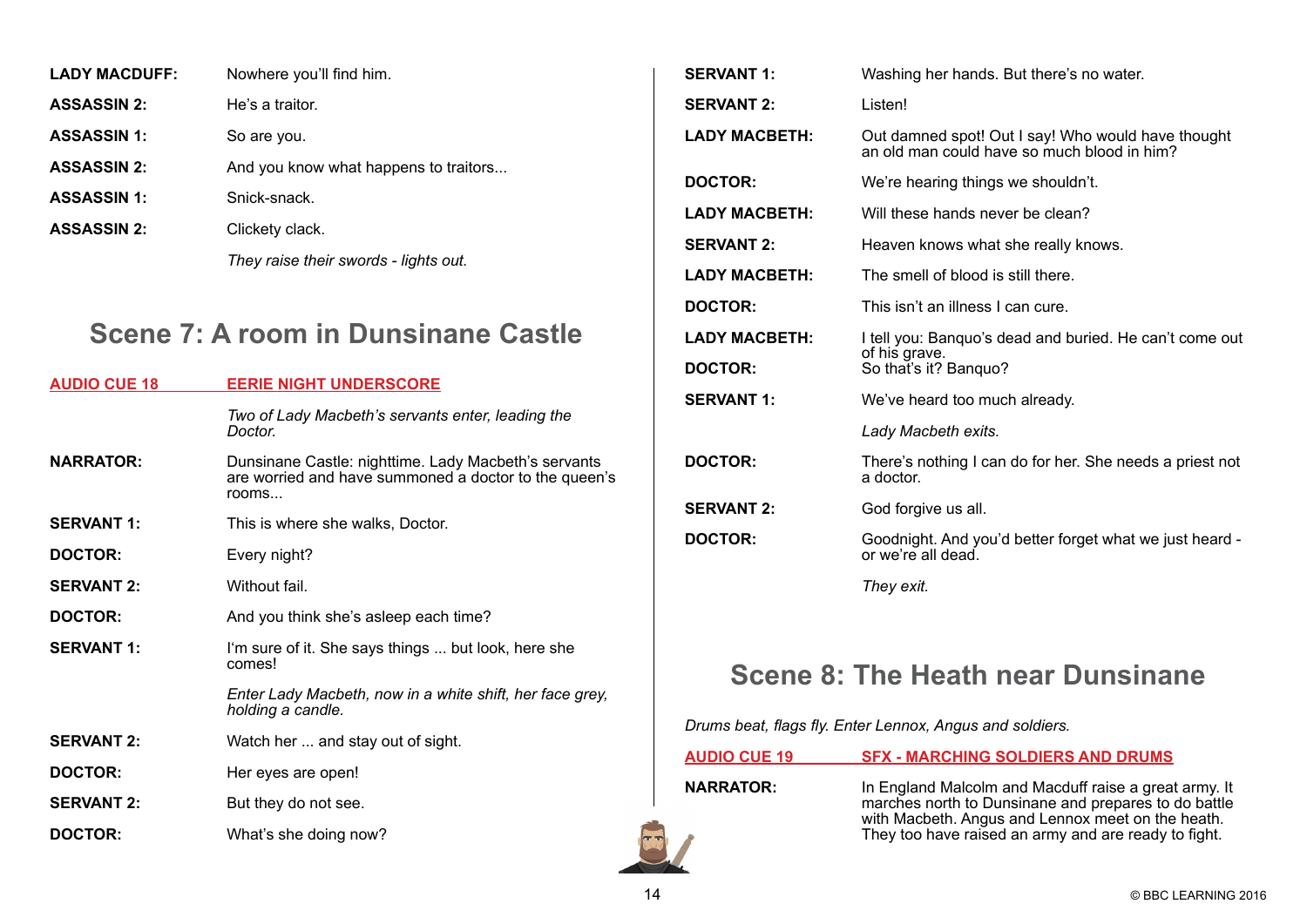| <b>LENNOX:</b> | What news, Angus?                                                                    |
|----------------|--------------------------------------------------------------------------------------|
| <b>ANGUS:</b>  | The English army is near, led by Malcolm and Macduff.<br>They have come for revenge. |
| <b>LENNOX:</b> | And we shall join them. Poor Macduff - he knows?                                     |
| <b>ANGUS:</b>  | Oh yes. He's vowed to kill Macbeth.                                                  |
| <b>LENNOX:</b> | You think Macbeth ordered the killing?                                               |
| <b>ANGUS:</b>  | I know it. Macbeth is mad. His murders stick to his<br>hands.                        |
| <b>LENNOX:</b> | Onward to Birnam Wood! We'll meet our allies there!                                  |
|                | They exit.                                                                           |

## **Scene 9: A room in Dunsinane Castle**

|                            | Enter Macbeth, Doctor and Soldiers. Macbeth tears up a<br>paper and throws it away.                                               |
|----------------------------|-----------------------------------------------------------------------------------------------------------------------------------|
| <b>MACBETH:</b>            | No more reports! I don't need them. Birnam Wood can't<br>come to Dunsinane. Malcolm was born of a woman.<br>Nothing can touch me. |
|                            | Enter a Servant.                                                                                                                  |
| <b>SERVANT:</b>            | Sir, the English army comes near!                                                                                                 |
| <b>MACBETH:</b>            | All right then! Put on my armour!                                                                                                 |
| DOCTOR:                    | My lord, your wife                                                                                                                |
| <b>MACBETH:</b>            | Who are you?                                                                                                                      |
| DOCTOR:                    | The doctor, my lord. You wife, sir, is sick                                                                                       |
| <b>MACBETH:</b>            | What's the matter with her?                                                                                                       |
| DOCTOR:                    | She is  troubled.                                                                                                                 |
| <b>MACBETH:</b>            | She'll be fine. Come on! Give me my sword! And let us<br>go!                                                                      |
| DOCTOR:<br><b>MACBETH:</b> | My lord<br>I'm not scared of death  till Birnam comes to Dunsi-                                                                   |

nane.

*Macbeth and Servant exit right with soldiers.*

**DOCTOR: I'm off.** And no amount of money's going to bring me back to this place.

*The Doctor exits left.*

## **Scene 10: The Heath near Dunsinane**

*From left and right the two armies (the English and the Scottish nobles) join forces, embracing. Ross, Angus, Lennox, Siward, Malcolm, Macduff and soldiers.*

| <b>NARRATOR:</b> | The moment has come. The army of Malcolm and<br>Macduff unites with that of Lennox and Angus.                                        |
|------------------|--------------------------------------------------------------------------------------------------------------------------------------|
| <b>LENNOX:</b>   | Malcolm! Ross! My friends! Macduff!                                                                                                  |
| <b>MACDUFF:</b>  | It is time for my wife and children to be avenged!                                                                                   |
| <b>MALCOLM:</b>  | And my father too!                                                                                                                   |
| <b>LENNOX:</b>   | Macbeth and his men are in Dunsinane. We'll lay siege to<br>the castle.                                                              |
| <b>MACDUFF:</b>  | We have all the nobles with us. You there - what is your<br>name?                                                                    |
| <b>SIWARD:</b>   | Siward, my lord.                                                                                                                     |
| <b>MALCOLM:</b>  | Are you ready for the fight?                                                                                                         |
| <b>SIWARD:</b>   | The tyrant must die, my lord Malcolm.                                                                                                |
| <b>MALCOLM:</b>  | Good man! Now what is this wood in front of us.                                                                                      |
| <b>SIWARD:</b>   | It is called Birnam Wood, my lord.                                                                                                   |
| <b>MALCOLM:</b>  | Lennox! Tell the troops to cut down the trees and hold the<br>branches in front of them - the enemy won't know how<br>strong we are! |
| <b>LENNOX:</b>   | Come!                                                                                                                                |
| <b>MALCOLM:</b>  | Let us prepare for battle!                                                                                                           |
|                  | They exit.                                                                                                                           |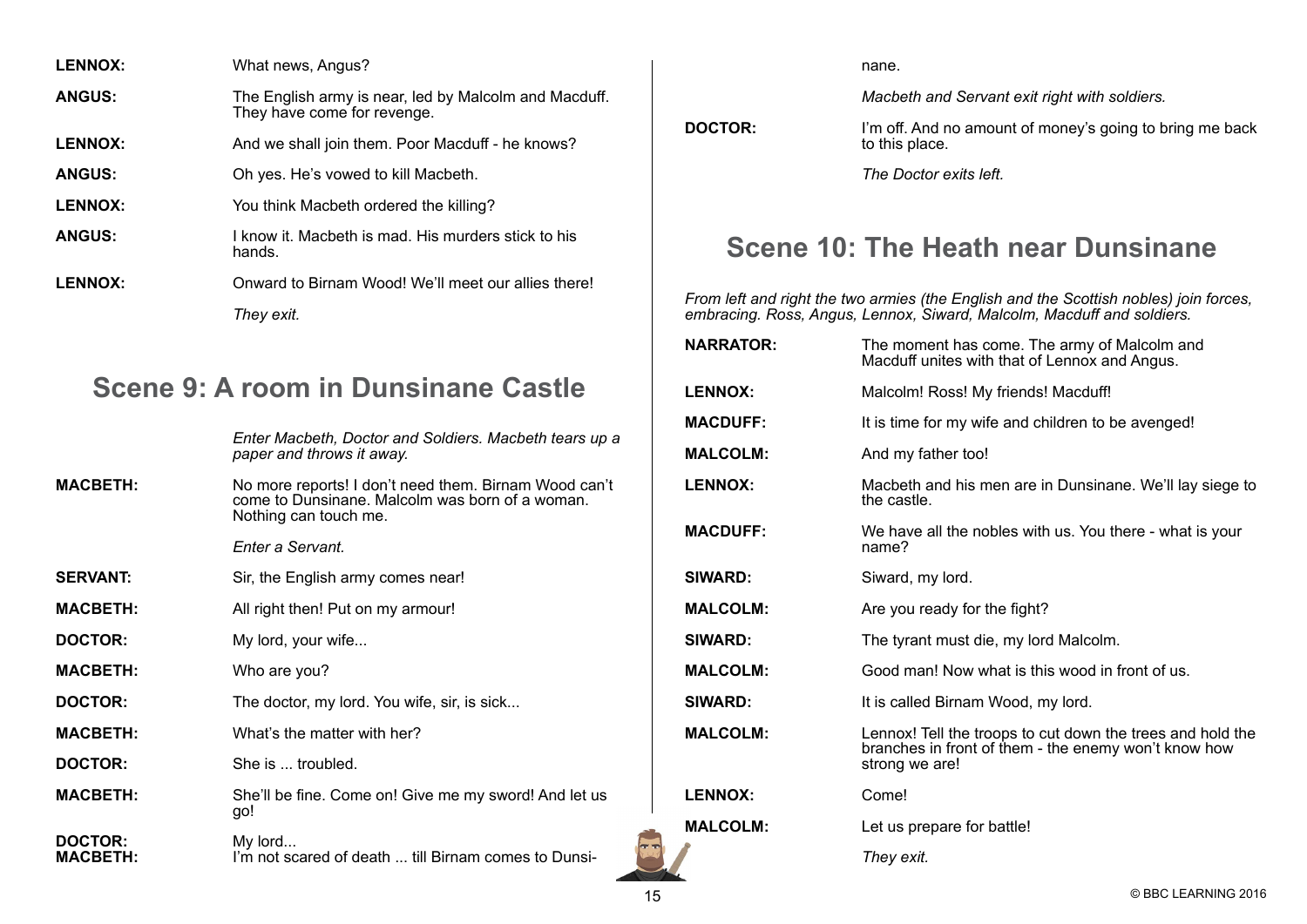## **Scene 11: A room in Dunsinane Castle**

*Enter Macbeth, Servants and soldiers.*

| <b>MACBETH:</b>     | Tell my lady I am about to leave for battle.                                                                                     |
|---------------------|----------------------------------------------------------------------------------------------------------------------------------|
| <b>SERVANT:</b>     | (Going) Yes, my lord.                                                                                                            |
| <b>MACBETH:</b>     | Are the flags flying on all the walls?                                                                                           |
| <b>SERVANT:</b>     | Yes, my lord.                                                                                                                    |
| <b>MACBETH:</b>     | They can't beat us.                                                                                                              |
|                     | There's a cry from the next room.                                                                                                |
|                     | What's that noise? Go and see.                                                                                                   |
|                     | The Servant goes. Macbeth carries on buckling up his<br>armour. Servant returns.                                                 |
| <b>SERVANT:</b>     | The Queen, my Lord, is dead.                                                                                                     |
| <b>MACBETH:</b>     | What?                                                                                                                            |
|                     | Macbeth goes upstage, parts a curtain where lies the<br>body of Lady Macbeth, her three servants by her side. He<br>kneels down. |
| <b>MACBETH:</b>     | What? Dead? She should have lived until the battle ends.                                                                         |
|                     | He kneels.                                                                                                                       |
| <b>AUDIO CUE 20</b> | <b>SONG - DUNSINANE (Backing track)</b>                                                                                          |
|                     | When the song is over, Macbeth steps back. The serv-<br>ants draw the curtain, obscuring the body.                               |
| <b>MACBETH:</b>     | My sword!                                                                                                                        |
|                     | Another servant hands Macbeth his sword, which he<br>sheaths. A soldier enters.                                                  |
| <b>SOLDIER 1:</b>   | My lord                                                                                                                          |
| <b>MACBETH:</b>     | Come on! Spit it out!                                                                                                            |
| <b>SOLDIER 1:</b>   | I don't know how to tell you                                                                                                     |
| <b>MACBETH:</b>     | Just say it!                                                                                                                     |

|                 | <b>SOLDIER 1:</b> | As I stood watch, I looked towards Birnam  and the<br>wood was moving.                                                         |
|-----------------|-------------------|--------------------------------------------------------------------------------------------------------------------------------|
| <b>MACBETH:</b> |                   | Liar!                                                                                                                          |
|                 | <b>SOLDIER 1:</b> | It is true, sir. See - through the window there.                                                                               |
|                 |                   | Macbeth goes to the window.                                                                                                    |
| <b>MACBETH:</b> |                   | So, Birnam Wood comes to Dunsinane. Just like the<br>Weird Sisters said. There's no running away. The proph-<br>ecy comes true |
|                 |                   | <b>Scene 12: The Heath outside Dunsinane</b>                                                                                   |

*Drums and flags. Malcolm, Macduff and Siward and Soldiers appear in the aisles, all carrying boughs.*

| <b>AUDIO CUE 21</b> | <b>BATTLE UNDERSCORE</b>                                                          |
|---------------------|-----------------------------------------------------------------------------------|
| <b>MALCOLM:</b>     | Now, throw away your branches!                                                    |
| <b>MACDUFF:</b>     | Bring on the trumpets!                                                            |
| <b>MALCOLM:</b>     | Let's to war!                                                                     |
|                     | The armies beat their shields and march through the<br>audience to the stage.     |
| <b>AUDIO CUE 22</b> | <b>SONG - KILLING GROUND (Backing track)</b>                                      |
|                     | The rebel army join battle with Macbeth's troops, who<br>emerge across the stage. |

## **Scene 13: Another part of the field**

*Macbeth enters, fighting a soldier. Their weapons clash, but Macbeth easily disarms him and kills him with a simple thrust.*

| <b>BATTLE UNDERSCORE</b><br><b>AUDIO CUE 23</b> |
|-------------------------------------------------|
|-------------------------------------------------|

**MACBETH:** I will fight for ever!

*Enter Siward.*